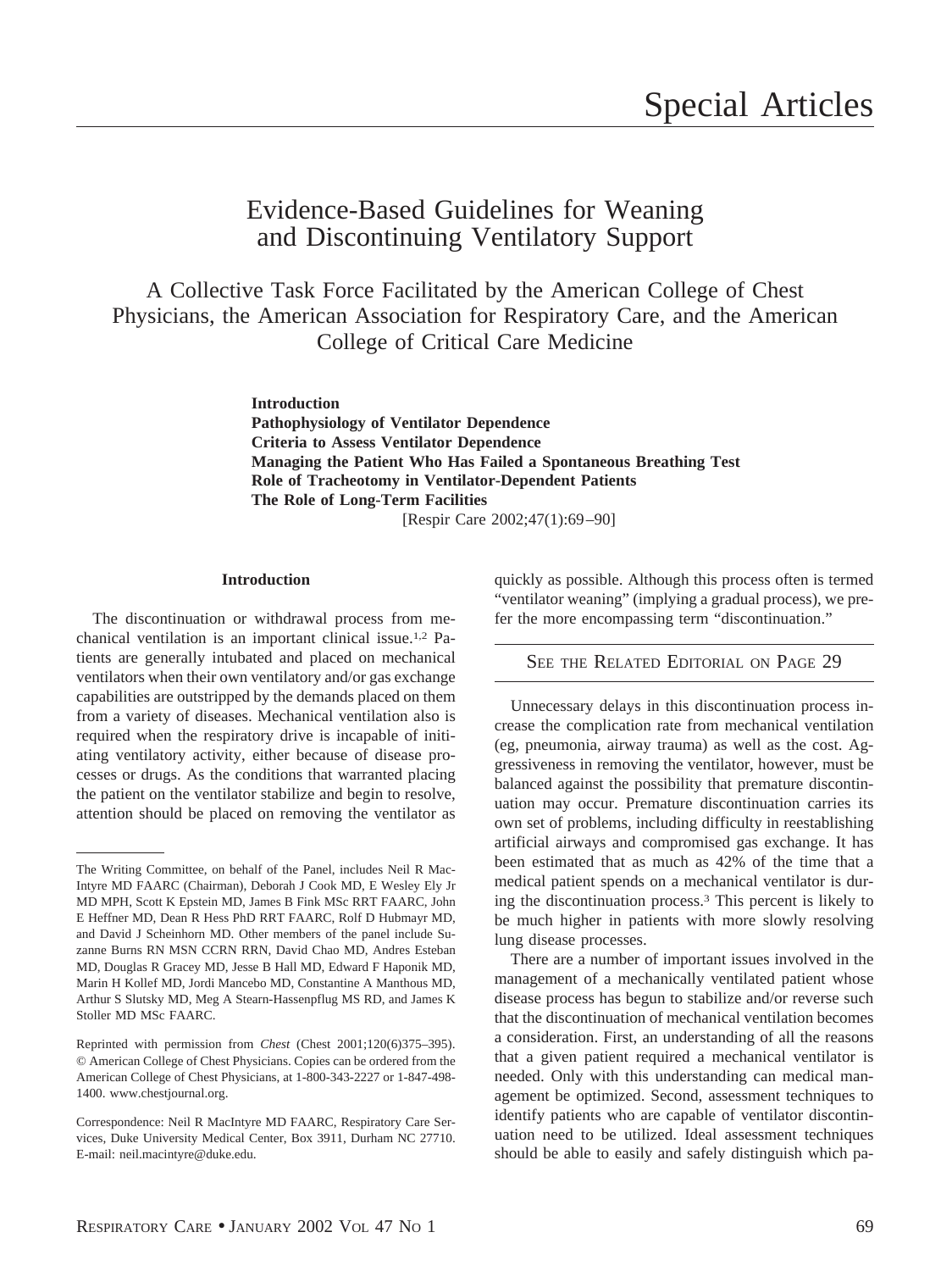Table 1. Grades of Evidence

| Grade | Description                                                                                                                                                                                                            |
|-------|------------------------------------------------------------------------------------------------------------------------------------------------------------------------------------------------------------------------|
| А     | Scientific evidence provided by well-designed, well-conducted,<br>controlled trials (randomized and nonrandomized) with<br>statistically significant results that consistently support the<br>guideline recommendation |
| B     | Scientific evidence provided by observational studies or by<br>controlled trials with less consistent results to support the<br>guideline recommendation                                                               |
|       | Expert opinion supported the guideline recommendation, but<br>scientific evidence either provided inconsistent results or was<br>lacking                                                                               |

tients need prompt discontinuation and which need continued ventilatory support. Third, ventilator management strategies for stable/recovering patients who still require some level of ventilatory support need to be employed. These strategies need to minimize both complications and resource consumption. Fourth, extended management plans (including tracheotomy and long-term ventilator facilities) need to be considered for the long-term ventilator-dependent patient.

To address many of these issues, the Agency for Healthcare Policy and Research (AHCPR) charged the McMaster University Evidence Based Practice Center to do a comprehensive evidence-based review of many of the issues involved in ventilator weaning/discontinuation. Led by Deborah Cook MD, an exhaustive review of several thousand articles in the world literature resulted in a comprehensive assessment of the state of the literature in 1999.<sup>4</sup> At the same time, the American College of Chest Physicians (ACCP), the Society for Critical Care Medicine (SCCM), and the American Association for Respiratory Care (AARC) formed a task force to produce evidencebased clinical practice guidelines for managing the ventilator-dependent patient during the discontinuation process. The charge of this task force was to utilize the McMaster AHCPR report as well as their own literature review to address the following 5 issues: (1) the pathophysiology of ventilator dependence; (2) the criteria for identifying patients who are capable of ventilator discontinuation; (3) ventilator management strategies to maximize discontinuation potential; (4) the role of tracheotomy; and (5) the role of long-term facilities. Review/writing teams were formed for each of these issues.

From these evidence-based reviews, a series of recommendations were developed by the task force, which are the basis of this report. Each recommendation is followed by a review of the supporting evidence, including an assessment of the strength of the evidence (Table 1). As there were many areas in which evidence was weak or absent, the expert opinion of the task force

was relied on to "fill in the gaps." Consensus was reached, first, by team discussions and, later, through the repeated cycling of the draft through all members of the task force.

Both the McMaster AHCPR group and the task force recognized the needs for the future. These include more randomized controlled trials to look at a number of issues. Among the more important questions that need answering are the following: (1) Which criteria are the best indicators of reversal of respiratory failure in the screening process? (2) What factors are involved in ventilator dependence and which measurement techniques are most useful in determining ultimate success in the discontinuation process? (3) In balancing discontinuation aggressiveness against the risks of premature discontinuation, what is a reasonable reintubation rate in patients recently removed from ventilatory support? (4) What is the value of trying to reduce levels of partial ventilator support in stable/recovering patients who have failed a discontinuation assessment? (5) What role do tracheotomies have in facilitating the discontinuation process? (6) What is the role of the long-term facility, and when should patients be transferred to such facilities?

## **Pathophysiology of Ventilator Dependence**

#### **Introduction**

Patients require mechanical ventilatory support when the ventilatory and/or gas exchange capabilities of their respiratory system fail. This failure can be the result of processes both within the lung as well as in other organ systems, most notably the central nervous and the cardiovascular systems. Although patients may be dependent on ventilatory support for brief periods of anesthesia or neuromuscular blockade, the term "ventilator-dependent" is usually reserved for patients with a need for mechanical ventilation beyond 24 hours or by the fact that they have failed to respond during discontinuation attempts. Under these circumstances, the clinical focus should be not only on ventilator management but also should include a search for all of the possible reasons (especially potentially reversible ones) that may explain the ventilator dependency.

*Recommendation 1. In patients requiring mechanical ventilation for 24 hours, a search for all the causes that may be contributing to ventilator dependence should be undertaken. This is particularly true in the patient who has failed attempts at withdrawing the mechanical ventilator. Reversing all possible ventilatory and nonventilatory issues should be an integral part of the ventilator discontinuation process.*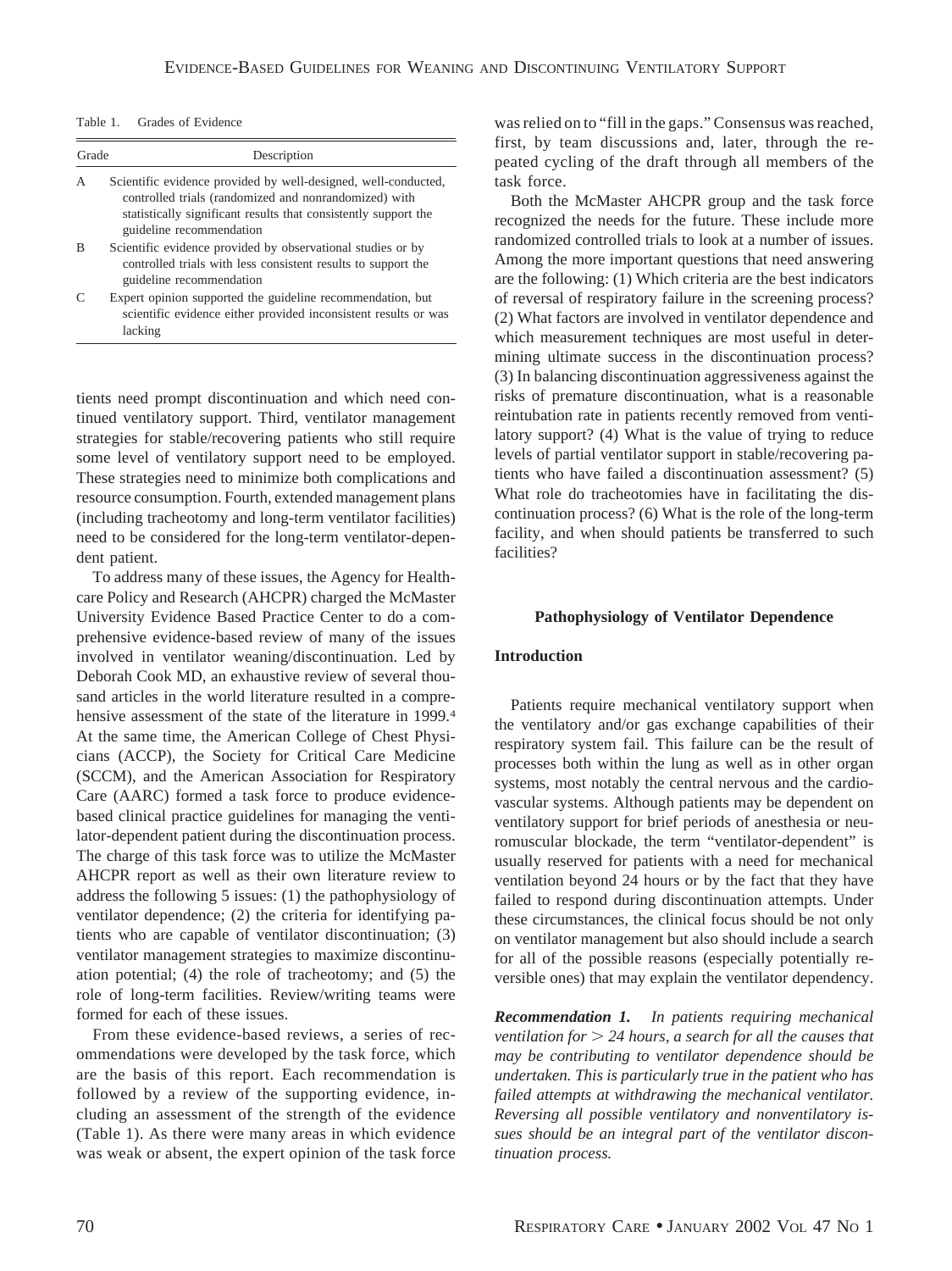| Table 2. |  |  |  | Causes of Ventilator Dependency |
|----------|--|--|--|---------------------------------|
|----------|--|--|--|---------------------------------|

| Causes                | Description                                                                                                                   |  |  |  |  |
|-----------------------|-------------------------------------------------------------------------------------------------------------------------------|--|--|--|--|
| Neurologic controller | Central drive; peripheral nerves                                                                                              |  |  |  |  |
| Respiratory system    | Mechanical loads: respiratory system<br>mechanics; imposed loading                                                            |  |  |  |  |
|                       | Ventilatory muscle properties: inherent<br>strength/endurance; metabolic<br>state/nutrients/oxygen delivery and<br>extraction |  |  |  |  |
|                       | Gas exchange properties: vascular properties<br>and ventilation/perfusion matching                                            |  |  |  |  |
| Cardiovascular system | Cardiac tolerance of ventilatory muscle<br>work; peripheral oxygen demands                                                    |  |  |  |  |
| Psychological issues  |                                                                                                                               |  |  |  |  |

## *Evidence (Grade B)*

There are a number of specific reasons why patients may be ventilator-dependent (Table 2). Determining which factor or factors may be involved in a given patient requires both clinical awareness of these factors as well as focused clinical assessments. The search for the underlying causes for ventilator dependence may be especially important if previously unrecognized, but reversible, conditions are discovered.

*Neurologic Issues*: The ventilatory pump controller in the brainstem is a rhythm and pattern generator, which receives feedback from cortical, chemoreceptive and mechanoreceptive sensors. The failure of this controller can come from several factors.5–12 These factors can be either structural (eg, brainstem strokes or central apneas) or metabolic (eg, electrolyte disturbances or sedation/narcotic us $age<sup>13,14</sup>$ ). The failure of the peripheral nerves also can be the result of either structural factors<sup>15</sup> or metabolic/drug factors.16,17A unique neurologic dysfunction that also could cause ventilator dependence is obstructive sleep apnea, in which an artificial airway may be necessary to maintain airway patency.10,11

*Respiratory System Muscle/Load Interactions*: Often, patients who exhibit ventilator dependence do so because there appears to be a mismatch between the performance capacity of ventilatory pump and the load placed on it (ie, the capacity/load imbalance hypothesis).18–23 There is ample evidence that ventilatory pump performance may be impaired in ventilator-dependent patients because ventilatory muscles are weak. This may be a consequence of atrophy and remodeling from inactivity.2,24 It may also be a consequence of injury from overuse and of insults associated with critical illness neuropathy and myopathy.25–29 A number of drugs (eg, neuromuscular blockers, aminoglycosides, and corticosteroids) also can contribute to myopathy,17,30–32 as can various metabolic derangements (see

below). Finally, dynamic hyperinflation can put ventilatory muscles in a mechanically disadvantageous position.<sup>33</sup> In a number of studies, patients who failed to respond to a withdrawal from mechanical ventilation tended to be weaker (ie, they had a lower performance capacity) than those who succeeded,  $34-49$  but, in general, the within-group variability in respiratory muscle strength was too large to justify general conclusions.

Ventilatory muscle fatigue also could contribute to poor muscle performance. However, the role of fatigue in ventilator dependence is not well understood, and the studies performed to date21,26,50–54 have failed to delineate the sensitivity and specificity of specific fatigue tests in ventilator-dependent patients. Ventilatory support reductionrelated changes in transdiaphragmatic pressure, respiratory rate, and thoracoabdominal dyssynchrony are clearly not specific manifestations of respiratory muscle fatigue.<sup>55–60</sup> The most promising diagnostic test of diaphragm contractility to date is the transdiaphragmatic pressure measurement during twitch stimulation of the phrenic nerves.<sup>21,61</sup> However, too few patients have been studied with this technique to draw any meaningful conclusions about the prevalence of diaphragm fatigue that is attributable to ventilator dependence.

The load on the ventilatory muscles is a function of ventilation demands and respiratory system mechanics (ie, primarily compliance and resistance). Normal minute ventilation during spontaneous breathing is generally  $\leq 10$ L/min, normal respiratory system compliance (ie, tidal volume/static inflation pressure) is generally  $> 50-100$  mL/cm H<sub>2</sub>O, and normal airway resistance (ie, peak-static inflation pressure/constant inspiratory flow) is generally  $\leq 5-15$ cm  $H_2O/L/s$ . Ventilation demands can increase as a consequence of increased oxygen demands in patients with sepsis or increased dead space in patients with obstructive diseases. Compliance worsening can be a consequence of lung edema, infection, inflammation, or fibrosis, and of chest wall abnormalities such as edema or surgical dressings. Resistance worsening can be a consequence of bronchoconstriction and airway inflammation. Additional load can also be imposed by narrow endotracheal tubes and by insensitive or poorly responsive ventilator demand valves.

The load imposed by ventilation demands interacting with respiratory system mechanics can be expressed as respiratory work, pressure time integral, or the change in metabolism (eg, the oxygen cost attributable to breathing). Many studies<sup>19,35,62-66</sup> show that patients who are ventilator-dependent tend to have larger respiratory muscle loads than do patients who can be withdrawn from mechanical ventilation. In patients with airways obstruction, the load imposed by dynamic hyperinflation has received particular attention as an important contributor to ventilator depen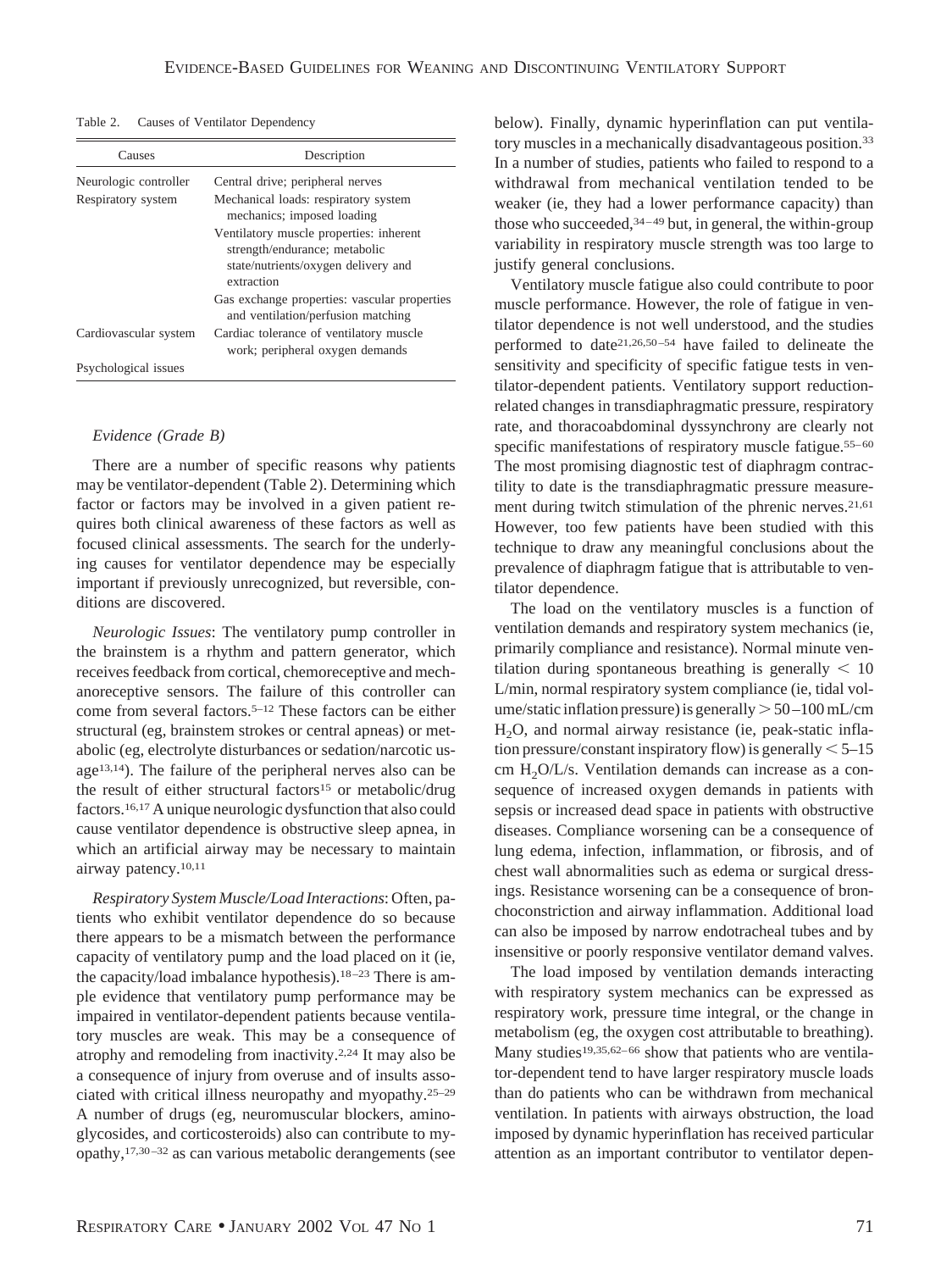dence.23,33,65,67–71 As is true for measures of ventilatory pump capacity, however, most investigators report considerable overlap in load parameters between patients with different discontinuation outcomes.

Patients who go on to fail to respond to ventilator withdrawal attempts because of a capacity/load imbalance tend to display rapid, shallow breathing patterns.2,72,73 This pattern is advantageous from an energetics perspective, but it is also associated with increased dead space and wasted ventilation and, hence with impaired carbon dioxide elimination. Chemoreceptive and mechanoreceptive feedback into the neural control of breathing is not well understood, and thus it is difficult to distinguish whether this breathing pattern is a consequence of a reduced respiratory drive per breath or an inability of ventilatory muscles to respond to an appropriately increased neural stimulus.19,62,65,71,72

*Metabolic Factors and Ventilatory Muscle Function*: Nutrition, electrolytes, hormones, and oxygen transport are all metabolic factors that can affect ventilatory muscle function. Inadequate nutrition leads to protein catabolism and loss of muscle performance.74,75 The normal hypoxic ventilatory response and the hypercapnic ventilatory response also have been shown to deteriorate under conditions of semistarvation.76 In contrast, overfeeding also can impair the ventilator withdrawal process by leading to excess carbon dioxide production, which can further increase the ventilation loads on ventilatory muscles. Studies<sup>77,78</sup> have suggested that proper nutritional support can increase the likelihood of success of ventilator withdrawal. A number of electrolyte imbalances also can impair ventilatory muscle function.5,9,79–81 Phosphate deficiency has been associated with respiratory muscle weakness and ventilator withdrawal failure. A study demonstrating improved transdiaphragmatic pressure values with the repletion of serum phosphorus levels in patients receiving mechanical ventilation, however, did not specifically address the issue of ventilator withdrawal.79 Magnesium deficiency also has been reported to be associated with muscle weakness, <sup>82</sup> although the relationship to ventilator dependence has not been specifically addressed. Finally, bicarbonate excretion from inappropriate overventilation (often occurring in patients with chronic obstructive pulmonary disease (COPD) with chronic baseline hypercapnia) can impair ventilator withdrawal efforts as the patient has a diminished capacity to compensate for hypercapnia. Severe hypothyroidism and myxedema directly impair diaphragmatic function and blunt ventilatory responses to hypercapnia and hypoxia.83,84 Other hormonal factors that are important for optimal muscle function include insulin/glucagon and adrenal corticosteroids.

As in other organs, adequate oxygen delivery and oxygen uptake by the ventilatory muscles is necessary for proper muscle function.85,86 Impaired oxygen delivery can be a consequence either of inadequate oxygen content or of inadequate cardiac output.87 Impaired oxygen uptake occurs most commonly during systemic inflammatory syndromes such as sepsis.<sup>88</sup>

*Gas Exchange Factors*: Gas exchange abnormalities can develop during ventilatory support reductions for several reasons. Various lung diseases produce ventilation-perfusion imbalances and shunts. Ventilator dependence thus may be a consequence of a need for high levels of expiratory pressure and/or the fraction of inspired oxygen  $(F_{IO_2})$  to maintain an adequate oxygen content.5,9 A patient with hypoxemia also can develop a fall in mixed venous  $P_{O_2}$  levels from the cardiovascular factors described below.

*Cardiovascular Factors*: Several groups of investigators have drawn attention to cardiovascular responses in ventilator-dependent patients and have emphasized the potential for ventilatory support reductions to induce ischemia or heart failure in susceptible patients with limited cardiac reserve.9,89–93 Putative mechanisms include the following: (1) increased metabolic demand and hence circulatory demands that are associated with the transition from mechanical ventilation to spontaneous breathing in patients with limited cardiac reserve; (2) increases in venous return as the contracting diaphragm displaces blood from the abdomen to the thorax; and (3) the increased left ventricular afterload that is imposed by negative pleural pressure swings. Lemaire and colleagues demonstrated left ventricular dysfunction (ie, the pulmonary capillary wedge pressure increased from 8 to 25 mm Hg) during failed ventilator withdrawal attempts in 15 patients with COPD. Following diuresis, 9 of these 15 patients were successfully withdrawn from the ventilator.<sup>90</sup>

*Psychological Factors*: Psychological factors may be among the most important nonrespiratory factors leading to ventilator dependence. Fear of the loss of an apparent life support system as well as social/familial/economic issues all may play a role. Stress can be minimized by frequent communication among the staff, the patient, and the patient's family.<sup>94</sup> Environmental stimulation using television, radio, or books also appears to improve psychological functioning.2 Ambulation using a portable ventilator (or bagging) has been shown to benefit attitudes and outlooks in long-term ventilator-dependent patients. Sleep deprivation may cause impairment of the respiratory control system,<sup>95</sup> although this may be related to accompanying factors rather than to sleep deprivation per se.96 Finally, biofeedback may be helpful in decreasing the weaning time in patients who are having difficulty withdrawing from ventilatory support.<sup>97-98</sup>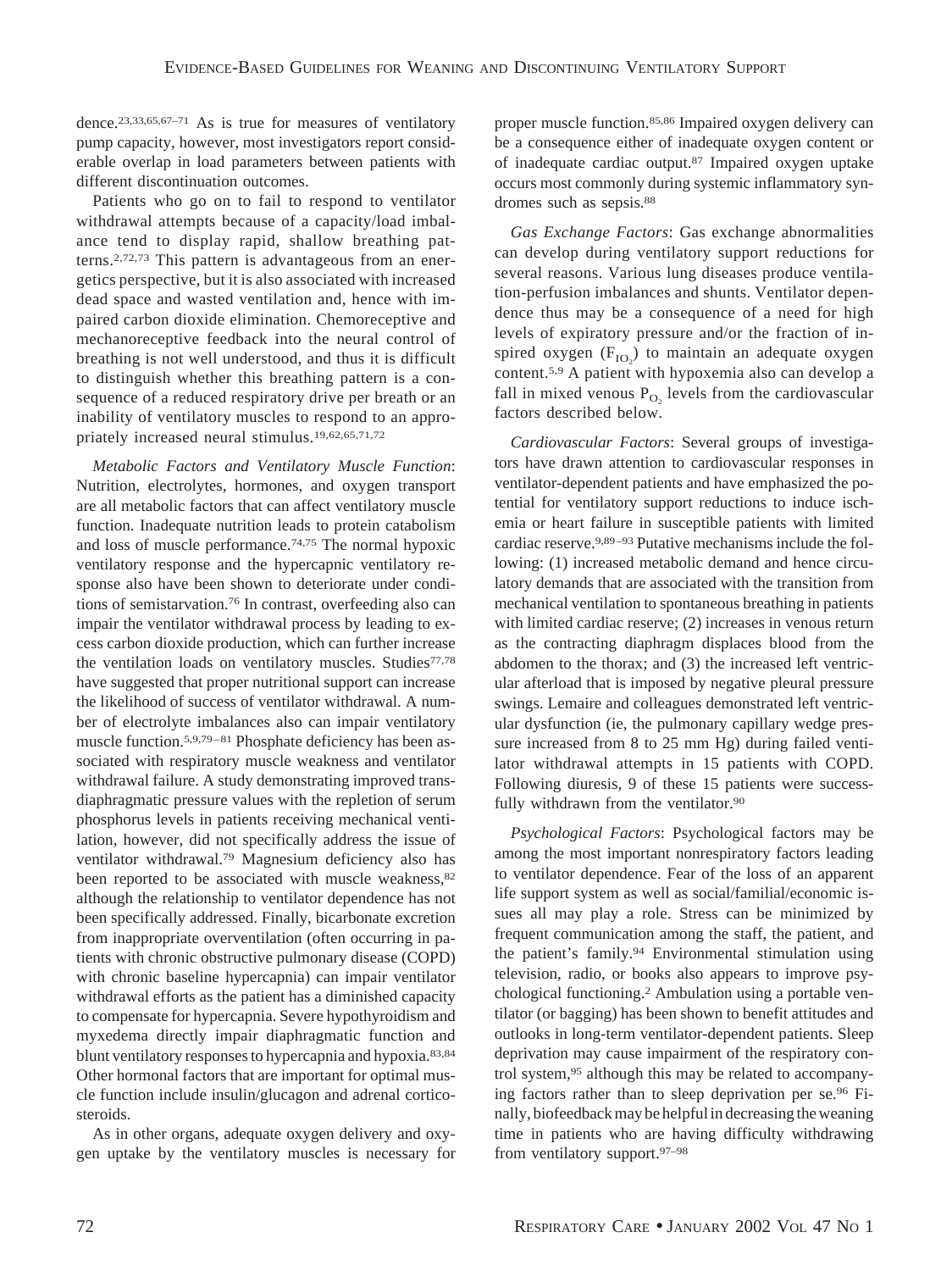### **Criteria to Assess Ventilator Dependence**

### **Introduction**

The process of discontinuing mechanical ventilatory support begins with a recognition of adequate recovery from acute respiratory failure. Thereafter, careful clinical assessments are required to determine the patient's readiness for subsequent discontinuation of ventilatory support and, ultimately, extubation. To facilitate this process, investigators have focused on identifying objective criteria to determine the answers to the following questions: When can efforts to discontinue ventilation be initiated? What assessment strategies will best identify the patient who is ready for ventilator discontinuation? When should extubation be carried out, and how can extubation outcome best be predicted?

Evidence to answer these questions comes largely from observational studies in which a certain parameter (or set of parameters) is compared in a group of patients who either successfully or unsuccessfully have been removed from the ventilator. The general goal of these studies is to find "predictors" of outcome. Evaluating the results from these types of studies can be difficult for several reasons.

First, the "aggressiveness" of the clinician/investigator's weaning and discontinuation philosophy needs to be understood, as it will affect the performance of a given predictor. A very aggressive clinical philosophy will maximize the number of patients withdrawn from ventilatory support but could also result in a number of premature discontinuations, with a subsequent need for reintubations and/or reinstitution of support. In contrast, a less aggressive clinical philosophy will minimize premature discontinuations but could also unnecessarily prolong ventilatory support in other patients. Unfortunately, there are no good data to help clinicians to determine the best balance between premature and delayed discontinuations in evaluating a given discontinuation strategy. Clearly, extubation failure should be avoided whenever possible because the need for reintubation carries an 8-fold higher odds ratio for nosocomial pneumonia99 and a 6-fold to 12-fold increased mortality risk.<sup>100-103</sup> In contrast, the maintenance of unnecessary ventilator support carries its own burden of patient risk for infection and other complications.104,105 Reported reintubation rates range from 4% to 23% for different intensive care unit (ICU) populations,100,101,103,104,106–110 and may be as high as 33% in patients with mental status changes and neurological impairment.103 Although the optimal rate of reintubation is not known, it would seem likely to rest between 5% and 15%.

Second, a number of methodological problems exist with most of these observational studies. For instance, patients are recruited into these studies because investigators believe that there is some reasonable chance of success for ventilator discontinuation. These "entry" criteria often include some form of clinical judgment or intuition, making results from one study difficult to compare to another. In addition, clinician/investigators deciding to proceed with ventilator discontinuation/extubation often have not been blinded to the parameters being analyzed as possible predictors. Indeed, the parameter being analyzed may often enter into the clinical decision on whether either to continue or to discontinue ventilatory support. Other methodological problems with these observational studies include different measurement techniques of a given parameter from study to study, large coefficients of variation with repeated measurements or from study to study of a given parameter,<sup>111,112</sup> different patient populations (eg, longterm vs short-term ventilator dependence),<sup>113,114</sup> and the absence of objective criteria to determine a patient's tolerance for a trial of either discontinuation or extubation.

Third, assessed outcomes differ from study to study. Some investigators have examined successful tolerance of a spontaneous breathing trial (SBT), others have used permanent discontinuation of the ventilator, and others have combined successful discontinuation and extubation. This latter approach is not optimal, given the differences in the pathophysiology of discontinuation versus extubation failure (see below).102,106 In addition, different studies use different durations of ventilator discontinuation or extubation to define success or failure. Although 24–48 hours of unassisted breathing often is considered to define the successful discontinuation of ventilator support, many studies use shorter time periods to indicate success and often do not report subsequent reintubation rates or the need to reinstitute mechanical ventilatory support.

Fourth, a number of ways have been used to express predictor performance, and many can be confusing or misleading. Traditional indexes of diagnostic test power include sensitivity/specificity and positive/negative predictive values. These indexes are limited, however, in that they rely on a single cut point or threshold and that they do not provide an easy way to go from pretest likelihood or probability, through testing, to a posttest probability. The McMaster AHCPR report<sup>4</sup> recommends the use of likelihood ratios (LRs), and these will be used in this report to describe predictor performance. The LR is an expression of the odds that a given test result will be present in a patient with a given condition compared to a patient without the condition. An  $LR > 1$  indicates that the probability of success increases, while values  $\leq 1$  indicate that the probability of failure increases. LRs between 0.5 and 2 indicate that a weaning parameter is associated with only small, clinically unimportant changes in the posttest probability of success or failure. In contrast LRs from 2 to 5 and from 0.3 to 0.5 correlate with small but potentially important changes in probability, while ratios of 5 to 10 or 0.1 to 0.3 correlate with more clinically important changes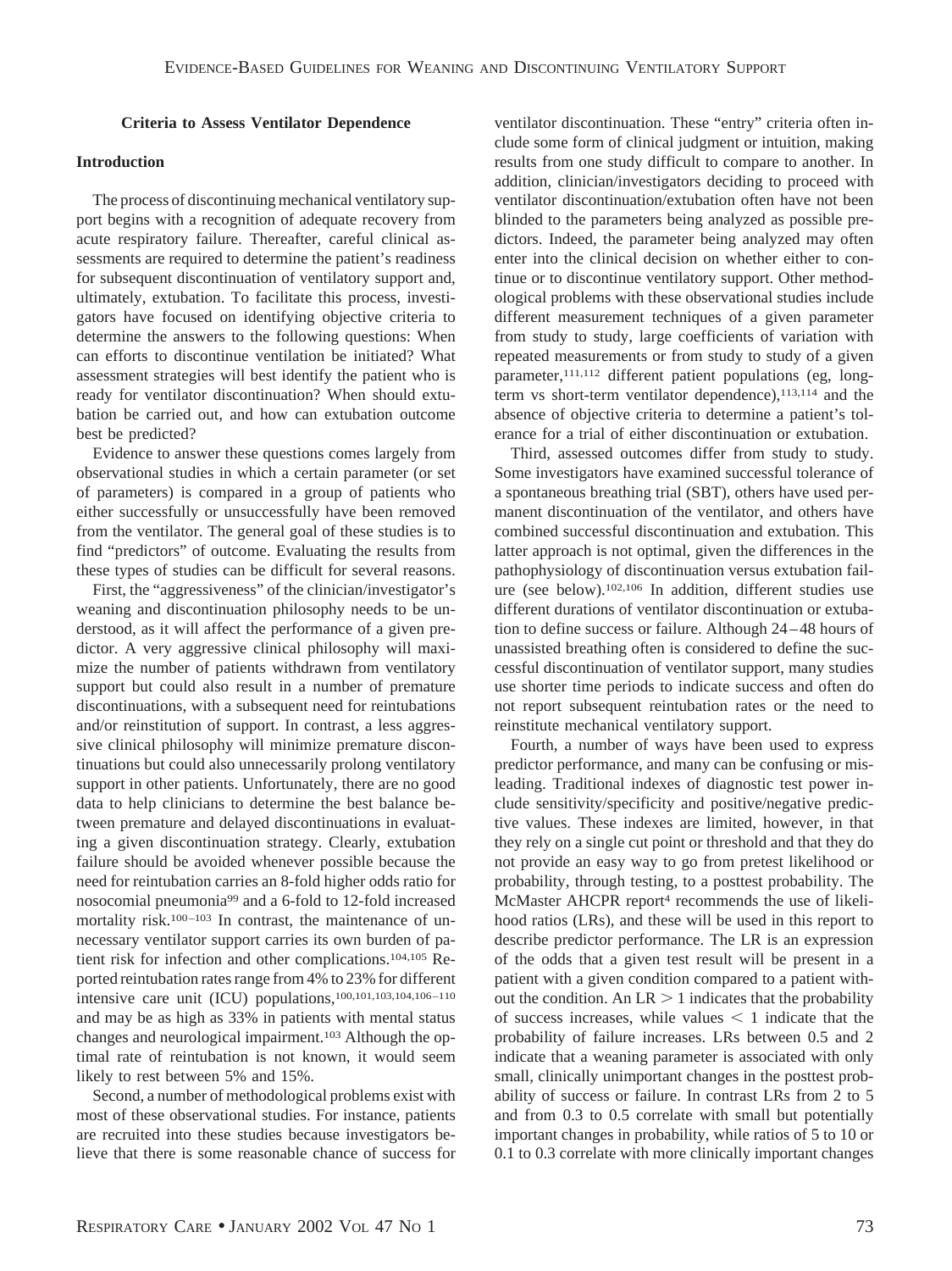| Table 3. | Criteria Used in Weaning/Discontinuation Studies to |
|----------|-----------------------------------------------------|
|          | Determine Whether Patients Receiving High Levels of |
|          | Ventilatory Support Can Be Considered for           |
|          | Discontinuation (ie, Entered Into the Trials)*      |

| <b>Objective Measurements</b>                                                                                                                                                                                                                 | Adequate oxygenation (eg, $P_{O_2} \geq 60$ mm<br>Hg on $F_{IO_2} \leq 0.4$ ; PEEP $\leq 5{\text -}10$ cm<br>$H_2O$ ; $P_O$ , $F_{IO} \ge 150-300$ )<br>Stable cardiovascular system (eg, $HR \leq$<br>140 beats/min; stable blood pressure;<br>no or minimal vasopressors)<br>Afebrile (eg, temperature $<$ 38°C)<br>No significant respiratory acidosis<br>Adequate hemoglobin (eg, Hgb $\geq 8-10$<br>$g/dL$ )<br>Adequate mentation (eg, arousable, GCS<br>$\geq$ 13, no continuous sedative infusions<br>Stable metabolic status (eg, acceptable<br>electrolytes) |
|-----------------------------------------------------------------------------------------------------------------------------------------------------------------------------------------------------------------------------------------------|------------------------------------------------------------------------------------------------------------------------------------------------------------------------------------------------------------------------------------------------------------------------------------------------------------------------------------------------------------------------------------------------------------------------------------------------------------------------------------------------------------------------------------------------------------------------|
| Subjective Clinical<br>Assessments                                                                                                                                                                                                            | Resolution of disease acute phase;<br>physician believes discontinuation<br>possible; adequate cough                                                                                                                                                                                                                                                                                                                                                                                                                                                                   |
| $P_{O_2}$ = partial pressure of oxygen<br>$F_{IO_2}$ = fraction of inspired oxygen<br>$PEEP = positive end-expiratory pressure$<br>$HR = heart$ rate<br>$GCS = Glasgow$ Coma Scale<br>*Adapted from References 101-103, 107-109, 119, and 120 |                                                                                                                                                                                                                                                                                                                                                                                                                                                                                                                                                                        |

in probability. Ratios of  $> 10$  or  $< 0.1$  correlate with very large changes in probability.<sup>115</sup>

Finally, because some investigators report data as continuous values (eg, means) rather than providing defined threshold values, combining studies using meta-analytic techniques often cannot be done.

*Recommendation 2. Patients receiving mechanical ventilation for respiratory failure should undergo a formal assessment of discontinuation potential if the following criteria are satisfied:*

*1. Evidence for some reversal of the underlying cause of respiratory failure;*

*2. Adequate oxygenation (eg,*  $P_{aO2}/F_{IO2} > 150-200$ *; requiring positive end-expiratory pressure [PEEP] 5–8 cm*  $H_2O$ ;  $F_{IO_2} \leq 0.4-0.5$ ) and pH (eg,  $\geq 7.25$ );

*3. Hemodynamic stability as defined by the absence of active myocardial ischemia and the absence of clinically important hypotension (ie, a condition requiring no vasopressor therapy or therapy with only low-dose vasopres*sors such as dopamine or dobutamine  $\lt$  5  $\mu$ g/kg/min); *and*

*4. The capability to initiate an inspiratory effort.*

*The decision to use these criteria must be individualized. Some patients not satisfying all of the above the criteria (eg, patients with chronic hypoxemia below the thresholds cited) may be ready for attempts at discontinuation of mechanical ventilation.*

## *Rationale and Evidence (Grade B)*

While some investigators argue that the process of discontinuation starts as soon as the patient is intubated, it would seem reasonable that an appropriate level of ventilatory support should be maintained until the underlying cause of acute respiratory failure and any complicating issues have shown some sign of reversal. Indeed, patients with unresolving respiratory failure who require high levels of ventilatory support are probably at high risk for respiratory muscle fatigue (and the consequent prolongation of the need for mechanical ventilation) if aggressive reductions in support are undertaken.50,52,116–118

The criteria used by clinicians to define disease "reversal," however, have been neither defined nor prospectively evaluated in a randomized controlled trial. Rather, various combinations of subjective assessment and objective criteria (eg, usually gas exchange improvement, mental status improvement, neuromuscular function assessments, and radiographic signs) that may serve as surrogate markers of recovery have been employed (Table 3).101–103,107–109,119,120 It should be noted, however, that some patients who have not ever met one or more of these criteria still have been shown to be capable of eventual liberation from the ventilator.104

These "clinical assessments" of the status of the patient's respiratory failure, however, are not enough to make decisions on the discontinuation of support. For example, one survey121 of intensivists using clinical judgment to assess the potential for discontinuation found a sensitivity of only 35% (6 of 17 patients who were successfully discontinued were identified) and a specificity of 79% (11 of 14 who failed discontinuation were identified). Moreover, in 2 large trials,107,109 despite the presence of apparent disease stability/reversal prior to performing a screening SBT, the managing clinicians did not recognize that discontinuation was feasible in almost two thirds of the subjects. Thus, the conclusion is that some evidence of "clinical" stability/reversal is a key first step in assessing for discontinuation potential but that more focused assessments are needed before deciding to continue or discontinue ventilatory support.

*Recommendation 3. Formal discontinuation assessments for patients receiving mechanical ventilation for respiratory failure should be done during spontaneous breathing rather than while the patient is still receiving substantial ventilatory support. An initial brief period of spontaneous breathing can be used to assess the capability of continuing onto a formal SBT. The criteria with which to assess patient tolerance during SBTs are the respiratory pattern, adequacy of gas exchange, hemodynamic stability, and subjective comfort. The tolerance of SBTs lasting 30 to*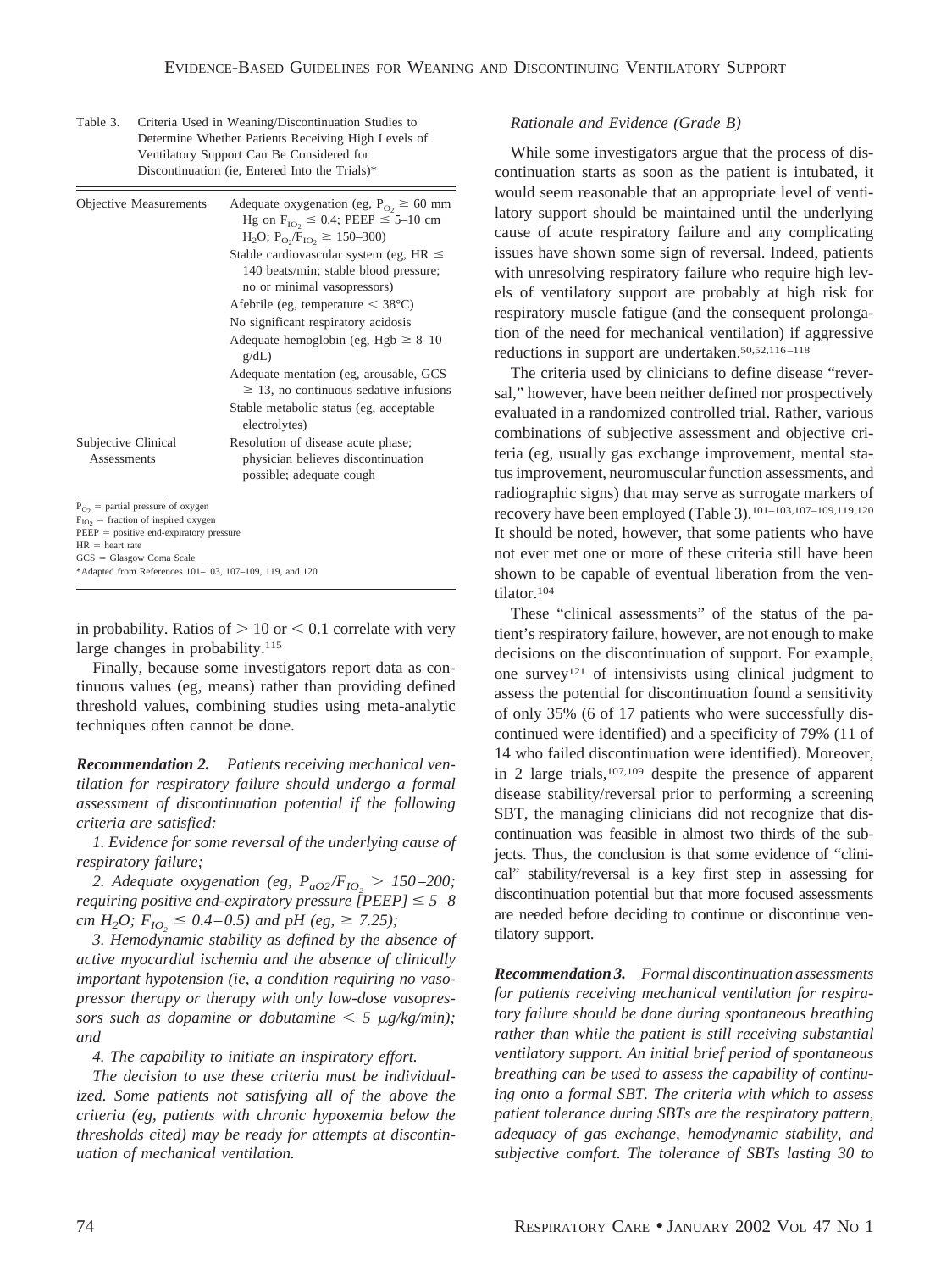## EVIDENCE-BASED GUIDELINES FOR WEANING AND DISCONTINUING VENTILATORY SUPPORT

Table 4. Measurements Performed Either While Patient Was Receiving Ventilatory Support or During a Brief Period of Spontaneous Breathing That Have Been Shown to Have Statistically Significant LRs to Predict the Outcome of a Ventilator Discontinuation Effort in More Than One Study

| Parameter                                                                                                                        | Studies $(n)$  | Threshold Values                   | Positive LRs Range |  |
|----------------------------------------------------------------------------------------------------------------------------------|----------------|------------------------------------|--------------------|--|
| Measured on Ventilator                                                                                                           |                |                                    |                    |  |
| $\dot{V}_{\rm E}$                                                                                                                | 20             | $10-15$ L/min                      | $0.81 - 2.37$      |  |
| <b>NIF</b>                                                                                                                       | 10             | $-20$ to $-30$ cm H <sub>2</sub> O | $0.23 - 2.45*$     |  |
| $\mathbf{P}_{\mathrm{I}_{\mathrm{max}}}$                                                                                         | 16             | $-15$ to $-30$ cm H <sub>2</sub> O | $0.98 - 3.01$      |  |
| $P_{0.1}/P_{I_{max}}$                                                                                                            | 4              | 0.30                               | $2.14 - 25.3$      |  |
| CROP score                                                                                                                       | $\mathfrak{2}$ | 13                                 | $1.05 - 19.74$     |  |
| Measured During a Brief Period of Spontaneous Breathing                                                                          |                |                                    |                    |  |
| RR                                                                                                                               | 24             | 30–38 breaths/min                  | $1.00 - 3.89$      |  |
| $V_T$                                                                                                                            | 18             | 325-408 mL $(4-6$ mL/kg)           | $0.71 - 3.83$      |  |
| $f/V_T$ ratio                                                                                                                    | 20             | $60 - 105/L$                       | $0.84 - 4.67$      |  |
| $LR = likelihood ratio$                                                                                                          |                |                                    |                    |  |
| $\dot{V}_F$ = minute ventilation                                                                                                 |                |                                    |                    |  |
| *1 study reported a likelihood ratio (LR) of 35.79.                                                                              |                |                                    |                    |  |
| $NIF$ = negative inspiratory force (maximum inspiratory pressure)                                                                |                |                                    |                    |  |
| $P_{I_{max}}$ = maximum inspiratory pressure<br>$P_{0,1}$ = mouth occlusion pressure 0.1 s after the onset of inspiratory effort |                |                                    |                    |  |
| $CROP$ = index including compliance, respiratory rate, oxygenation, and pressure                                                 |                |                                    |                    |  |
| $RR$ = respiratory rate                                                                                                          |                |                                    |                    |  |
| $V_T$ = tidal volume                                                                                                             |                |                                    |                    |  |
| $f/V_T$ = respiratory rate/tidal volume ratio                                                                                    |                |                                    |                    |  |
|                                                                                                                                  |                |                                    |                    |  |

Table 5. Frequency of Tolerating an SBT in Selected Patients and Rate of Permanent Ventilator Discontinuation Following a Successful SBT

| Study                                                | Patients<br>Receiving SBT | Patients<br>Tolerating SBT<br>n(%) | Patients Discontinuing<br>Ventilation | Patients Having<br><b>Ventilation Reinstituted</b><br>n(%) |  |
|------------------------------------------------------|---------------------------|------------------------------------|---------------------------------------|------------------------------------------------------------|--|
| Esteban et al $105$                                  | 546                       | 416 (76)                           | 372                                   | 58 (16)                                                    |  |
| Ely et al $108$                                      | 113                       | 88 (78)                            | 65                                    | 5(4)                                                       |  |
| Dojat et al <sup>110</sup>                           | 38                        | 22(58)                             | 22                                    | 5(23)                                                      |  |
| Esteban et al <sup>101</sup>                         | 246                       | 192 (78)                           | 192                                   | 36(19)                                                     |  |
| Esteban et al $102$                                  | $270*$                    | 237 (89)                           | 237                                   | 32(14)                                                     |  |
| Esteban et al <sup>102</sup>                         | 256†                      | 216 (84)                           | 216                                   | 29(13)                                                     |  |
| $SBT =$ spontaneous breathing trial<br>$*30$ min SBT |                           |                                    |                                       |                                                            |  |
| †120 min SBT                                         |                           |                                    |                                       |                                                            |  |

*120 minutes should prompt consideration for permanent ventilator discontinuation.*

## *Rationale and Evidence (Grade A)*

Because clinical impression is so inaccurate in determining whether or not a patient meeting the criteria listed in Table 3 will successfully discontinue ventilatory support, a more focused assessment of discontinuation potential is necessary. These assessments can be performed either during spontaneous breathing or while the patient is still receiving substantial ventilatory support. These assessments can be used not only to drive decisions on weaning and discontinuation (ie, functioning as predictors) but also to offer insight into mechanisms of discontinuation failures.

The McMaster AHCPR report<sup>4</sup> found evidence in the literature supporting a possible role for 66 specific measurements as predictors. Some of these (eg, the negative effects of the duration of mechanical ventilation, and the length of/difficulty of surgery<sup>44,122–124</sup>) were derived from general clinical observations, but most were from studies on focused assessments of the patient's respiratory system. From these, the McMaster AHCPR group identified 8 parameters that had consistently significant LRs to predict successful discontinuation in several studies. Some of these measurements are made while the patient is still receiving ventilatory support; others require an assessment during a brief period of spontaneous breathing. These parameters, their threshold values, and the range of reported LRs are given in Table 4. It should be noted that despite the sta-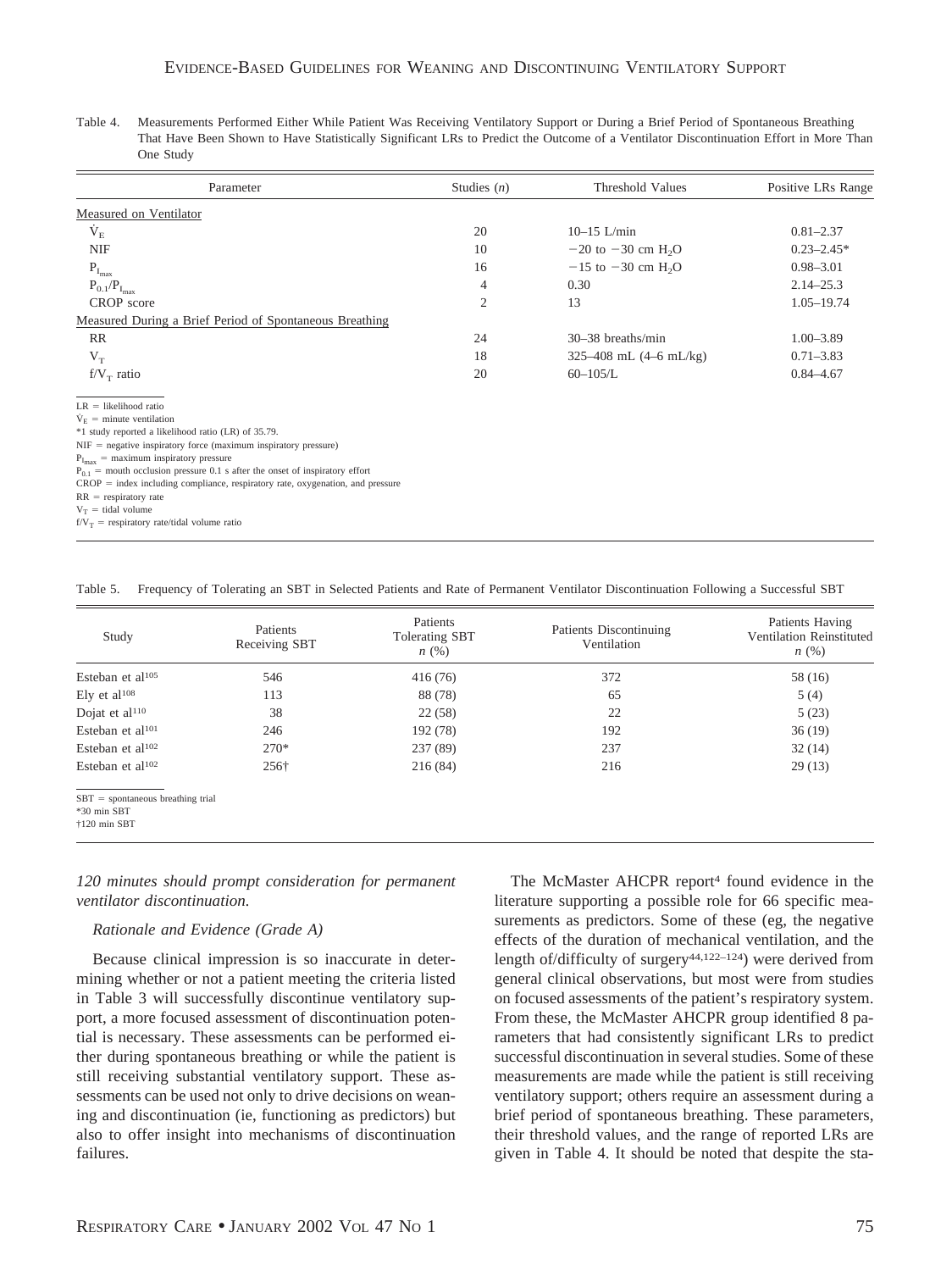| Objective measurements<br>indicating tolerance/success            | Gas exchange acceptability ( $S_{pQ_2} \ge$<br>85–90%; $P_{O_2} \ge 50$ –60 mm Hg;<br>$pH \ge 7.32$ ; increase in $P_{aCO_2} \le$<br>$10 \text{ mm Hg}$                                  |  |  |  |
|-------------------------------------------------------------------|------------------------------------------------------------------------------------------------------------------------------------------------------------------------------------------|--|--|--|
|                                                                   | Hemodynamic stability ( $HR <$<br>120–140 beats/min; HR not<br>changed $>$ 20%; systolic BP $<$<br>180–200 mm Hg and $> 90$ mm<br>Hg; BP not changed $> 20\%$ , no<br>pressors required) |  |  |  |
|                                                                   | Stable ventilatory pattern (eg, $RR \leq$<br>30–35 breaths/min, RR not<br>changed $>$ 50%)                                                                                               |  |  |  |
| Subjective clinical assessments<br>indicating intolerance/failure | Change in mental status (eg,<br>somnolence, coma, agitation,<br>anxiety)                                                                                                                 |  |  |  |
|                                                                   | Onset or worsening of discomfort                                                                                                                                                         |  |  |  |
|                                                                   | Diaphoresis                                                                                                                                                                              |  |  |  |
|                                                                   | Signs of increased work of                                                                                                                                                               |  |  |  |
|                                                                   | breathing (use of accessory                                                                                                                                                              |  |  |  |
|                                                                   | respiratory muscles,                                                                                                                                                                     |  |  |  |
|                                                                   | thoracoabdominal paradox)                                                                                                                                                                |  |  |  |
| $SBT =$ spontaneous breathing trial                               |                                                                                                                                                                                          |  |  |  |
| $S_{pO2}$ = oxygen saturation measured by pulse oximetry          |                                                                                                                                                                                          |  |  |  |
| $P_O$ <sub>2</sub> = partial pressure of oxygen                   |                                                                                                                                                                                          |  |  |  |
| $P_{aCO_2}$ = arterial partial pressure of carbon dioxide         |                                                                                                                                                                                          |  |  |  |
| $HR = heart$ rate<br>$RR$ = respiratory rate                      |                                                                                                                                                                                          |  |  |  |
| *References 101, 102, 105, 108-110, 119, and 120.                 |                                                                                                                                                                                          |  |  |  |

Table 6. Criteria Used in Several Large Trials\* to Define Tolerance of an SBT

tistical significance of these parameters, the generally low LRs indicate that the clinical applicability of these parameters alone to individual patients is low.

Although assessments that are performed while a patient is receiving substantial ventilatory support or during a brief period of spontaneous breathing (Tables 3 and 4) can yield important information about discontinuation potential, assessments that are performed during a formal, carefully monitored SBT appear to provide the most useful information to guide clinical decision-making regarding discontinuation. Indeed, because of the efficacy and safety of a properly monitored SBT (see below), the assessments in Table 4 that are performed to predict SBT outcome are generally unnecessary.

In concept, the SBT should be expected to perform well, as it is the most direct way to assess a patient's performance without ventilatory support. Indeed, the evidence for this concept is quite strong. As can be seen in Table 5, multiple studies have found that patients tolerant of SBTs that are 30 to 120 min in length were found to have successful discontinuations at least 77% of the time.

Because the 12 to 42% of patients in the Table 5 studies failing the SBT were not systematically removed from ventilatory support, the ability of a failed SBT to predict the need for ventilator dependence (ie, negative predictive

value) cannot be formally assessed. Indeed, it is conceivable that iatrogenic factors such as endotracheal tube discomfort or continuous positive airway pressure (CPAP) demand-valve insensitivity/unresponsiveness, rather than true ventilator dependence, caused the failure of the SBT in at least some of these patients.125 Thus, it is thus unclear how many patients who are unable to tolerate an SBT would still be able to tolerate long-term ventilator discontinuation. Although the number is likely to be small, it is probably not zero, and this needs to be considered when dealing with patients who repeatedly fail an SBT.

The criteria used to define SBT "tolerance" are often integrated indexes since, as noted above, single parameters alone perform so poorly. These integrated indexes usually include several physiologic parameters as well as clinical judgment, incorporating such difficult-to-quantify factors as "anxiety," "discomfort," and "clinical appearance." The criteria that have been used in several large trials are given in Table 6.

A potential concern about the SBT is safety. Although unnecessary prolongation of a failing SBT conceivably could precipitate muscle fatigue, hemodynamic instability, discomfort, or worsened gas exchange,<sup>19,50,117,126,127</sup> there are no data showing that SBTs contribute to any adverse outcomes if terminated promptly when failure is recognized. Indeed, in a cohort of  $> 1,000$  patients in whom SBTs were routinely administered and properly monitored as part of a protocol, only one adverse event was thought to be even possibly associated with the SBT.104

There is evidence that the detrimental effects of ventilatory muscle overload, if it is going to occur, often occurs early in the SBT.73,108,110,128 Thus, the initial few minutes of an SBT should be monitored closely, before a decision is made to continue (this is often referred to as the "screening" phase of an SBT). Thereafter, the patient should continue the trial for at least 30 min, but for not  $> 120$  min,<sup>102</sup> to assure maximal sensitivity and safety. It also appears that whether the SBT is performed with low levels of CPAP (eg, 5 cm  $H_2O$ ), low levels of pressure support (eg, 5–7 cm  $H_2O$ ), or simply as "T-piece" breathing has little effect on outcome.101,129–131 CPAP, however, conceivably could enhance breath triggering in patients with significant auto-PEEP.132,133

*Recommendation 4. The removal of the artificial airway from a patient who has successfully been discontinued from ventilatory support should be based on assessments of airway patency and the ability of the patient to protect the airway.*

#### *Rationale and Evidence (Grade C)*

Extubation failure can occur for reasons distinct from those that cause discontinuation failure. Examples include upper airway obstruction or inability to protect the airway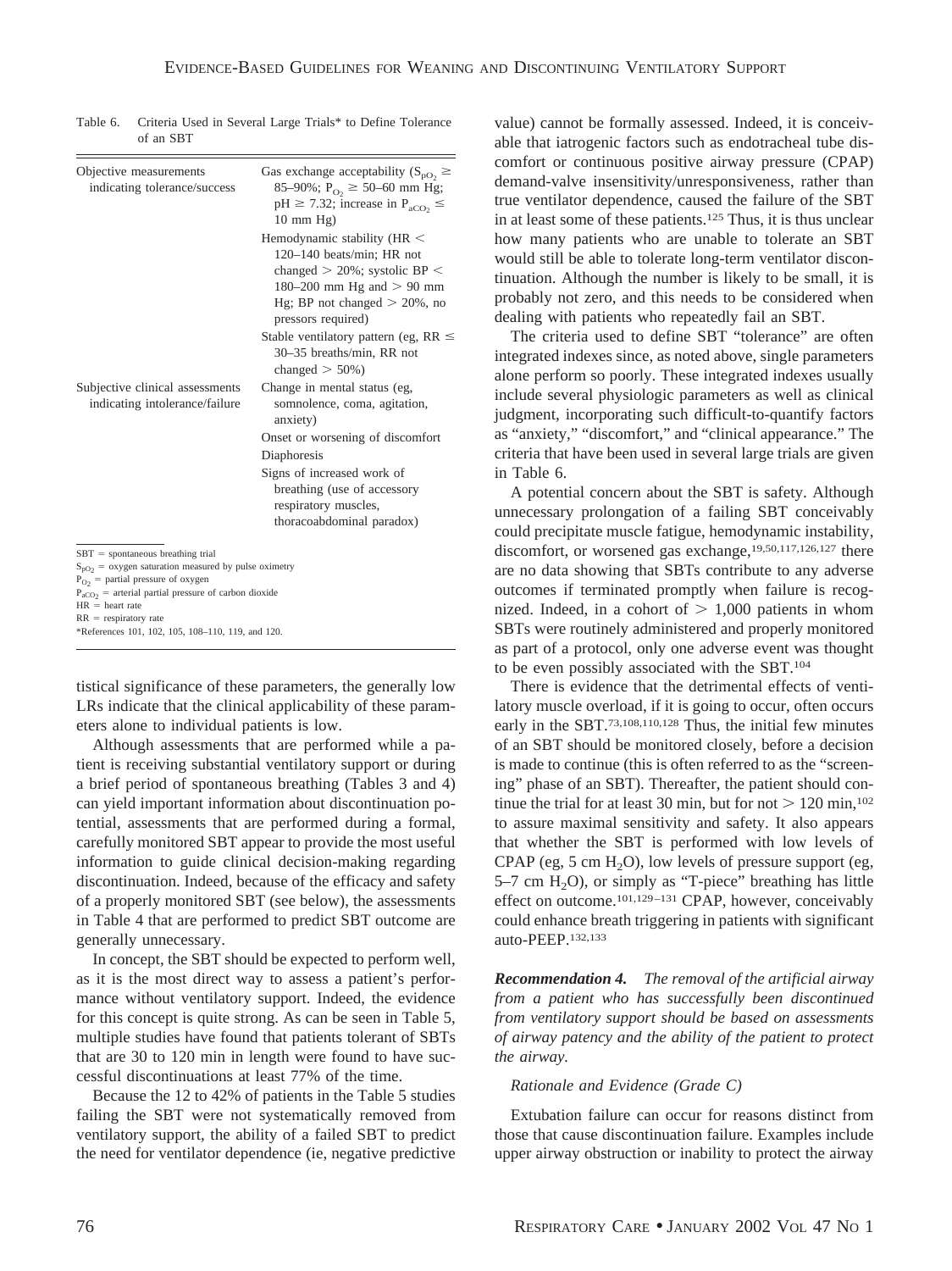and clear secretions. The risk of postextubation upper airway obstruction increases with the duration of mechanical ventilation, female gender, trauma, and repeated or traumatic intubation.106 The detection of an air leak during mechanical ventilation when the endotracheal tube balloon is deflated can be used to assess the patency of the upper airway (cuff leak test).134 In a study of medical patients,135 a cuff leak  $\leq 110$  mL (ie, average of 3 values on 6 consecutive breaths) measured during assist control ventilation within 24 hours of extubation identified patients at high risk for postextubation stridor. Although others have not confirmed the utility of the cuff leak test for predicting postextubation stridor,136 many patients who develop this can be treated with steroids and/or epinephrine (and possibly with noninvasive ventilation and/or heliox) and do not necessarily need to be reintubated. Steroids and/or epinephrine could also be used 24 hours prior to extubation in patients with low cuff leak values. It is also important to note that a low value for cuff leak may actually be due to encrusted secretions around the tube rather than to a narrowed upper airway. Despite this, reintubation equipment (including tracheostomy equipment) should be readily available when extubating patients with a low cuff leak values.

The capacity to protect the airway and to expel secretions with an effective cough would seem to be vital for extubation success, although specific data supporting this concept are few. Successful extubations have been reported<sup>137</sup> in a select group of brain-injured comatose patients who were judged to be capable of protecting their airways. However, it is difficult to extrapolate this experience to more typical ICU patients, and many would argue that some capability of the patient to interact with the care team should be present before the removal of an artificial airway. Airway assessments generally include noting the quality of cough with airway suctioning, the absence of "excessive" secretions, or the frequency of airway suctioning (eg, every 2 h or more).34,108,138 Coplin et al137 devised an "airway care score," which semiquantitatively assesses cough, gag, suctioning frequency, and sputum quantity, viscosity, and character that predicted extubation outcome. Peak cough flows of  $> 160$  L/min predict successful translaryngeal extubation or tracheostomy tube decannulation in neuromuscular- or spinal cord-injured patients.139

## **Managing the Patient Who Has Failed a Spontaneous Breathing Test**

# **Introduction**

The failure of a patient to complete an SBT raises 2 important questions. First, what caused the SBT failure, and are there readily reversible factors that can be corrected? Second, how should subsequent mechanical ventilatory support be managed? Specifically, should an SBT be tried again? If so, when? What form of ventilatory support should be provided in between SBTs and should support be at a constant high level or should efforts be made to routinely reduce the level of support gradually (ie, to wean support)?

Evaluating evidence addressing mechanical ventilatory support strategies is particularly problematic. This is because trials comparing 2 or more approaches to ventilator management compare not only the modes of ventilation but also how those modes are used. Ideally, trial design should be such that management philosophies and the aggressiveness of support reduction are similar in each strategy being evaluated. Unfortunately, this is often not the case, as investigator experience with one approach has a tendency to result in more favorable "rules" of support reduction for that approach compared to others.

*Recommendation 5. Patients receiving mechanical ventilation for respiratory failure who fail an SBT should have the cause for the failed SBT determined. Once reversible causes for failure are corrected, and if the patient still meets the criteria listed in Table 3, subsequent SBTs should be performed every 24 hours.*

#### *Rationale and Evidence (Grade A)*

Although failed SBTs are often a reflection of persistent respiratory system abnormalities,<sup>52</sup> a failed SBT should prompt a search for other causes or complicating factors (see the "Patholophysiology of Ventilator Dependence" section). Specific issues include the adequacy of pain control, the appropriateness of sedation, fluid status, bronchodilator needs, the control of myocardial ischemia, and the presence of other disease processes that either can be readily addressed or else can be considered when deciding to proceed further with discontinuation attempts.

Assuming medical management is optimized and that the patient who has failed an SBT still meets the criteria listed in Table 3, the following 2 questions involving subsequent SBTs arise: First, should SBTs be attempted again or should another approach to ventilator withdrawal be attempted? Second, if an SBT is attempted again, when should that be?

There are some data on which to base an answer to the first question. The one large randomized trial<sup>107</sup> that compared routine SBTs to 2 other weaning strategies that did not include SBTs provides compelling evidence that SBTs administered at least once daily shorten the discontinuation period compared to strategies that do not include daily SBTs. In addition, 2 studies<sup>108,119</sup> showing the success of protocol-driven ventilator discontinuation strategies over "usual care" both included daily SBTs. The subsequent use of routine subsequent SBTs in this patient population thus seems appropriate.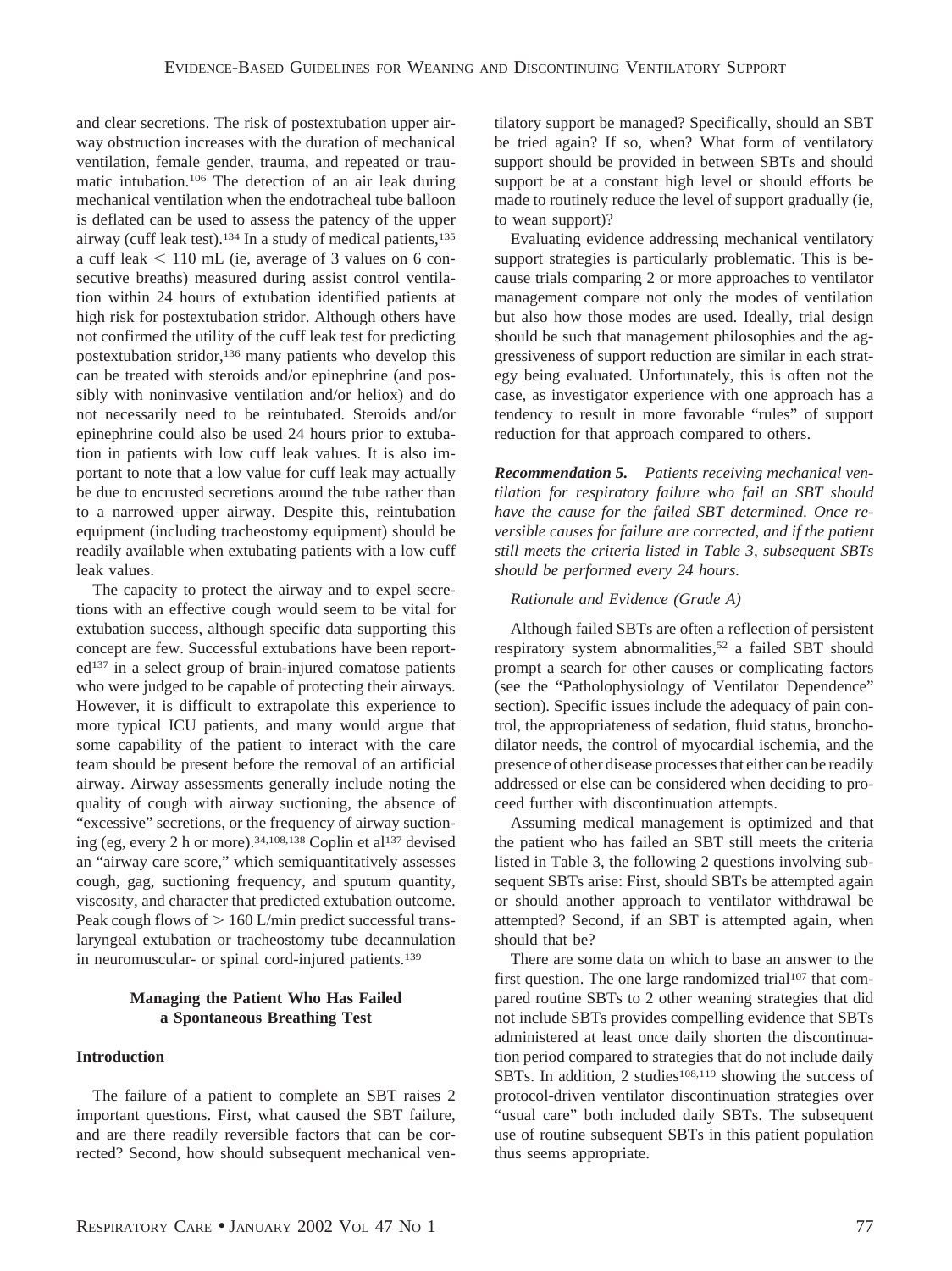There are several lines of evidence that support waiting 24 hours before attempting an SBT again in these patients. First, except in patients recovering from anesthesia, muscle relaxants, and sedatives, respiratory system abnormalities rarely recover over a short period of hours and thus frequent SBTs over a day may not be expected to be helpful. Supporting this are data from Jubran and Tobin<sup>52</sup> showing that failed SBTs often are due to persistent respiratory system mechanical abnormalities that are unlikely to reverse rapidly. Second, there are data suggesting that a failed SBT may result in some degree of respiratory muscle fatigue.<sup>50,117,118</sup> If so, studies<sup>126,140</sup> conducted in healthy subjects suggest that recovery may not be complete for anywhere from several hours to  $> 24$  hours. Third, the trial by Esteban et al<sup>107</sup> specifically addressed this issue and provided strong evidence that twice-daily SBTs offer no advantage over a single SBT and, thus, would serve only to consume unnecessary clinical resources.

*Recommendation 6. Patients receiving mechanical ventilation for respiratory failure who fail an SBT should receive a stable, nonfatiguing, comfortable form of ventilatory support.*

## *Rationale and Evidence (Grade B)*

There are a number of ventilator modes that can provide substantial ventilatory support as well as the means to reduce partial ventilatory support in patients who have failed an SBT (Table 7). A key question, however, is whether attempts at gradually lowering the level of support (weaning) offer advantages over a more stable, unchanging level of support between SBTs. The arguments for using gradual reductions are (1) that muscle conditioning might occur if ventilatory loads are placed on the patient's muscles and (2) that the transition to extubation or to an SBT might be easier from a low level of support than from a high level of support. Data supporting either of these claims, however, are few. However, maintaining a stable level of support between SBTs reduces the risk of precipitating ventilatory muscle overload from overly aggressive support reduction. It also offers a substantial resource consumption advantage in that it requires far less practitioner time. The study by Esteban et al<sup>107</sup> partially addressed this issue in that it compared daily SBTs (and a stable level of support in those who failed) to 2 other approaches using gradual reductions in support (ie, weaning with pressure support or intermittent mandatory ventilation [IMV]) and demonstrated that the daily SBT with stable support between tests permitted the most rapid discontinuation. What has not been addressed, however, is whether gradual support reductions *coupled* with daily SBTs offer any advantages.

The McMaster AHCPR report<sup>4</sup> identified 3 other randomized trials<sup>109,141,142</sup> that compared gradual reduction Table 7. Modes of Partial Ventilator Support

| Mode         | Patient Work Adjusted By                                                                                                                   |
|--------------|--------------------------------------------------------------------------------------------------------------------------------------------|
| <b>SIMV</b>  | Number of machine breaths supplied (ie, the fewer<br>the number of machine breaths, the more<br>spontaneous breaths are required)          |
| <b>PSV</b>   | Level of inspiratory pressure assistance with<br>spontaneous efforts                                                                       |
| $SIMV + PSV$ | Combining the adjustments of SIMV and PSV                                                                                                  |
| <b>VS</b>    | PSV with a "guaranteed" minimum $V_T$ (PSV level<br>adjusts automatically according to clinician $V_T$<br>setting)                         |
| VAPS(PA)     | PSV with "guaranteed" minimum $V_T$ (additional<br>flow is supplied at end inspiration if necessary<br>to provide clinician $V_T$ setting) |
| <b>MMV</b>   | SIMV with a "guaranteed" $V_F$ (machine breath<br>rate automatically adjusts according to clinician<br>$VE$ setting)                       |
| APRV         | Pressure difference between inflation and release<br>(ie, the less the pressure difference, the more<br>spontaneous breaths are required)  |

 $SIMV = synchronized intermittent mandatory ven$ 

 $PSV = pressure support ventilation$  $VS =$  volume support

VAPS(PA) = volume-assured pressure support (pressure augmentation)

 $V_T$  = tidal volume

 $MMV =$  mandatory minute ventilation

 $\dot{V}_{\rm E}$  = minute ventilation

 $APRV = airway pressure-release ventilation$ 

strategies using different modes but *not* routine daily SBTs. The study by Brochard et al<sup>109</sup> was the most similar in design to the study by Esteban et  $al^{107}$  that was noted before, and it included a pressure-support group and an IMV group. A third group received gradually increasing fixed periods of spontaneous breathing that were designed only to provide brief periods of work and not specifically to test for discontinuation (ie, they were not routine daily SBTs, as defined above). The results showed that their use of gradually lengthening spontaneous breathing periods was inferior to other strategies and, like the Esteban trial, the pressure support strategy was easier to reduce than the IMV strategy. The other 2 randomized trials<sup>141,142</sup> that were identified by the McMaster AHCPR report were much smaller than the Esteban et al<sup>107</sup> and Brochard et al,<sup>109</sup> and both suggested that pressure support was easier to reduce than IMV alone. Because none of these studies offer evidence that gradual support strategies are superior to stable support strategies between SBTs, the clinical focus for the 24 hours after a failed SBT should be on maintaining adequate muscle unloading, optimizing comfort (and thus sedation needs), and avoiding complications, rather than aggressive ventilatory support reduction.

Ventilator modes and settings can affect these goals.143 Assisted modes of ventilation (as opposed to machinecontrolled modes) are generally preferable in this setting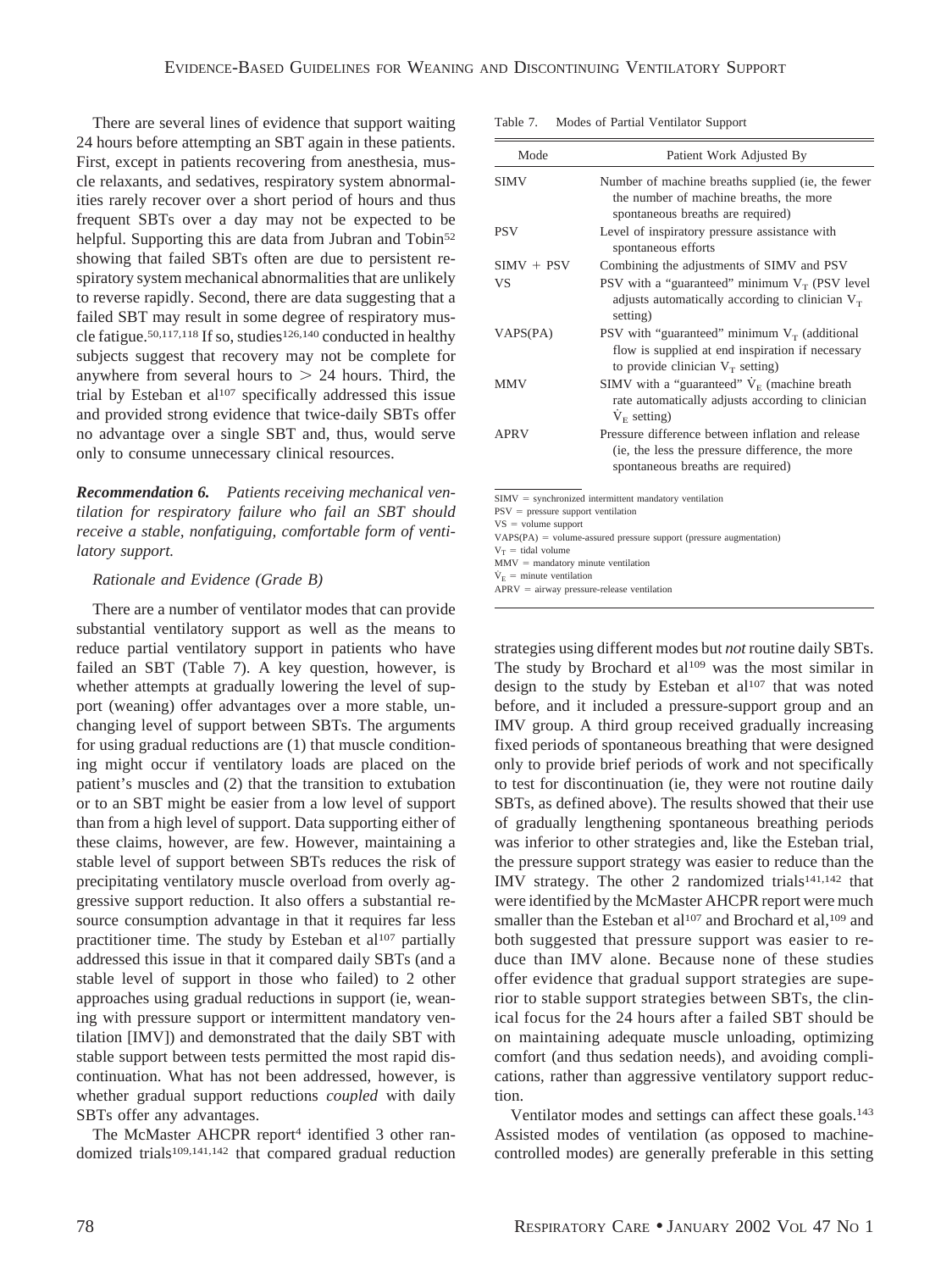because they allow patient muscle activity and some patient control over the ventilatory pattern. Although good clinical supporting data are lacking, these features may help to avoid muscle disuse atrophy24 and may reduce sedation needs in these types of patients.143 With assisted modes, sensitive/ responsive ventilator triggering systems,144–147 applied PEEP in the presence of a triggering threshold load from auto-PEEP,<sup>132,133</sup> flow patterns matched to patient demand,<sup>148–152</sup> and appropriate ventilator cycling to avoid air trapping153,154 are all important to consider in achieving patient comfort and minimizing imposed loads.

In recent years, several ventilator support modes (volume support,<sup>155</sup> adaptive support ventilation  $(ASV)$ ,<sup>155,156</sup> minimum minute ventilation (MMV),<sup>155</sup> and a knowledgebased system for adjusting pressure support $110,157$ ) have been developed in an attempt to "automatically" wean patients by feedback from one or more ventilator-measured parameters. Minimum minute ventilation set at either  $75\%$  of measured minute ventilation<sup>158</sup> or to a carbon dioxide target,120 and a knowledge-based system for adjusting pressure support<sup>110,157</sup> all have been shown to be capable of automatically reducing support safely in selected populations. However, none of these has been compared to the daily SBT approach described above. Moreover, the premises underlying some of these feedback features (eg, that an ideal volume can be set for volume support or that an ideal ventilatory pattern based on respiratory system mechanics can be set for ASV) may be flawed, especially in sick patients. Indeed, potentially flawed feedback logic may, in fact, delay support reduction. Further work is clearly needed to establish the role (if any) of these automated approaches.

There has been increasing interest in the use of noninvasive positive-pressure ventilation (NPPV) in recent years. Although NPPV has been used primarily as a method to avoid intubation, it has also been used as a technique to facilitate the discontinuation of invasive ventilatory support. Data from the pooling of results of 2 prospective, randomized controlled trials159,160 in patients with chronic respiratory disease suggest the need for reductions in the durations of mechanical ventilation, ICU stay, mortality, and the incidence of nosocomial pneumonia with postextubation support provided by NPPV. Appropriate patient selection and the feasibility of the widespread application of these findings remains to be determined.

*Recommendation 7. Anesthesia/sedation strategies and ventilator management aimed at early extubation should be used in postsurgical patients.*

#### *Rationale and Evidence (Grade A)*

The postsurgical patient poses unique problems for ventilator discontinuation. In these patients, depressed respiratory drive and pain issues are the major reasons for ventilator dependence. Optimal sedation, pain management, and ventilator strategies offer opportunities to shorten the duration of mechanical ventilation.

The McMaster AHCPR report<sup>4</sup> identified 5 randomized controlled trials in postcardiac surgery patients<sup>161–165</sup> that demonstrated that a lower anesthetic/sedation regimen permitted earlier extubation. The pooled results showed a mean effect of 7 hours. Similar effects were found using these approaches in other postsurgical populations.166–170

Ventilator modes that guarantee a certain breath rate and minute ventilation (assist control modes, IMV, and MMV) are important in patients with unreliable respiratory drives. However, frequent assessments and support reductions are necessary since recovery in these patients usually occurs over only a few hours. Aggressive support reduction strategies have been shown to lead to earlier discontinuations of ventilation.166,169 Conceptually, the immediate postoperative patient might be ideally suited for simple automatic feedback modes that provide a backup form of support (eg, MMV or ASV).<sup>120,156,158</sup> Data showing improved outcomes or lower costs with these automated approaches, however, are lacking.

*Recommendation 8. Weaning/discontinuation protocols designed for nonphysician health care professionals (HCPs) should be developed and implemented by ICUs. Protocols aimed at optimizing sedation should also be developed and implemented.*

#### *Rationale and Evidence (Grade A)*

There is clear evidence that nonphysician HCPs (eg, respiratory therapists and nurses) can execute protocols that enhance clinical outcomes and reduce costs for critically ill patients.171 In recent years, 3 randomized controlled trials incorporating 1,042 patients also have demonstrated that outcomes for mechanically ventilated patients who were managed using HCP-driven protocols were improved over those of control patients managed with standard care. Specifically, Ely et al<sup>108</sup> published the results of a 2-step protocol driven by HCPs using a daily screening procedure followed by an SBT in those who met screening criteria. The discontinuation of mechanical ventilation was then recommended for patients tolerating the SBT. Although the 151 patients managed with the protocol had a higher severity of illness than the 149 control subjects, they were removed from the ventilator 1.5 days earlier (with 2 days less weaning), had 50% fewer complications related to the ventilator, and had mean ICU costs of care that were lower by  $> $5,000$  per patient. In a slightly larger trial with a more diverse patient population, Kollef et al119 used 3 different nonphysician-HCP-driven protocols and showed that the mean duration of mechanical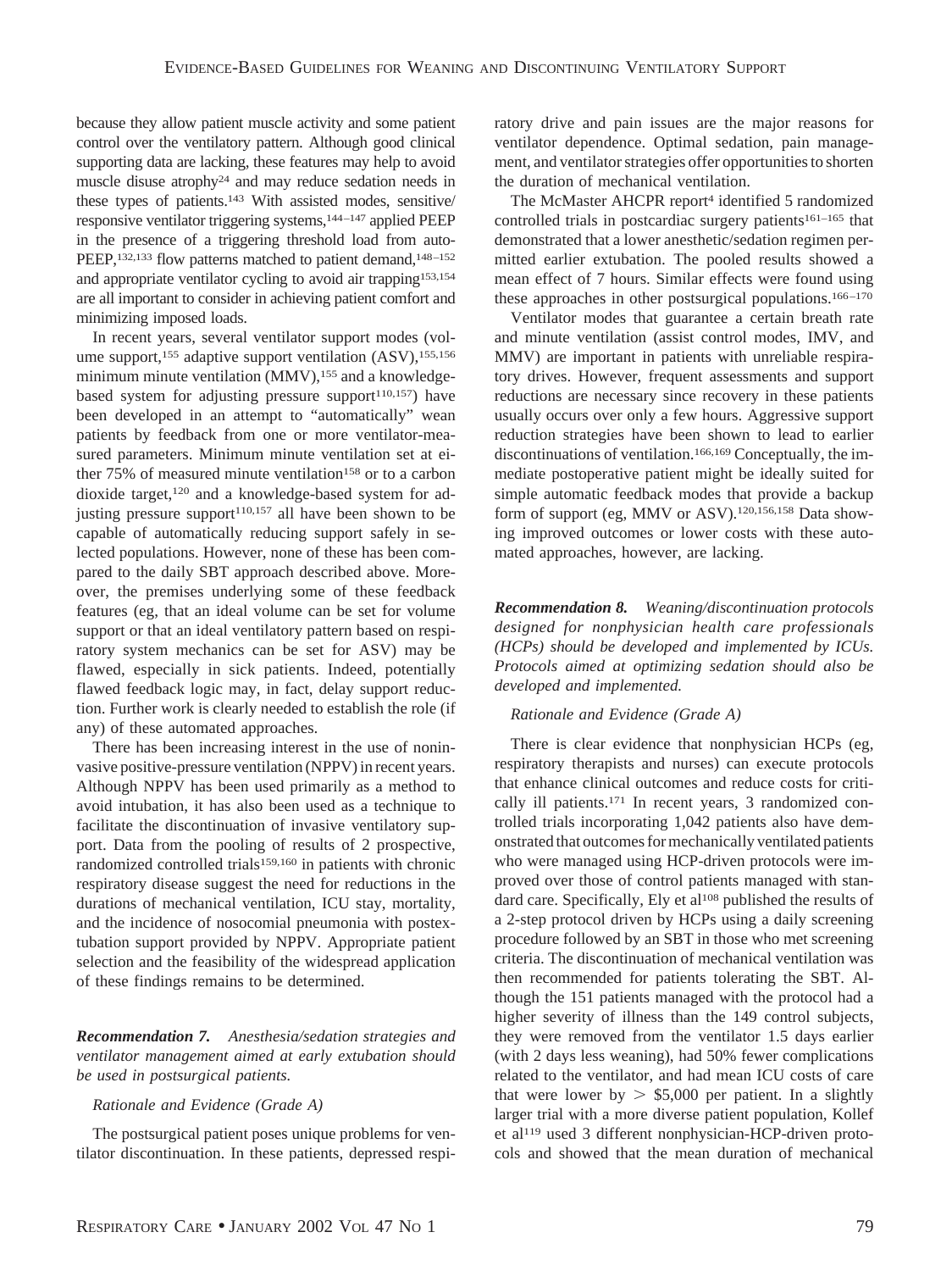ventilation could be reduced by 30 hours. Finally, Marelich et al172 showed that the duration of mechanical ventilatory support could be reduced almost 50% using nurse-driven and therapist-driven protocols ( $p = 0.0001$ ).

The reproducibility of benefit for using various protocols in different ICUs and institutions suggests that it is the use of a standardized approach to management rather than any specific modality of ventilator support that improves outcomes. Indeed, when other key features in the management of mechanically ventilated patients, such as sedation and analgesia, also are subjected to protocols, further reductions in the time spent receiving mechanical ventilation can be achieved. For example, in a randomized controlled trial173 of a nursing-implemented sedation protocol for 321 patients receiving mechanical ventilation, the use of the protocol was associated with a 50% reduction in the duration of mechanical ventilation and 2-day and 3-day reductions in the median ICU and lengths of hospital stay, respectively (all  $p$  values  $\leq 0.01$ ). More recently, Kress et al174 published the results of a randomized controlled trial of 128 patients showing that a daily spontaneous awakening trial was associated with 2 days fewer spent receiving mechanical ventilation ( $p = 0.004$ ) and a 3-day shorter ICU stay ( $p = 0.02$ ).

The data do not support endorsing any one ventilator discontinuation protocol, and the choice of a specific protocol is best left to the individual institution. In designing these protocols, consideration should be given to other recommendations in this document as well as to the specific patient populations. For instance, medical patients with severe lung injury might benefit from one type of management strategy (see recommendations 2 to 5), whereas surgical patients recovering from anesthesia might benefit from another strategy (see recommendation 7). In the context of emerging data about the benefits of NPPV159,160 and the substantial roles of HCPs in providing this treatment, there should be efforts made to develop HCP-driven protocols for this modality.

While each institution must customize the protocols to local practice, there are important general concepts that may ease the process of implementation and enhance success.

First, protocols should not be used to replace clinical judgment, but rather to complement it. Protocols are meant as guides and can serve as the general default management decision unless the managing clinician can justify a departure from the protocol. Any such departure should be carefully assessed and used to guide possible future modifications of the protocol.

Second, protocols should not be viewed as static constructs, but rather as dynamic tools in evolution, which can be modified to accommodate new data and/or clinical practice patterns. More studies regarding the impact of protocol-based ventilator management are needed for specific patient populations (eg, neurosurgical patients<sup>175</sup> and trauma patients<sup>176</sup>), in specific organizational structures (eg, open vs closed units and teaching vs community hospitals), and using computer-assisted decision-making.

Third, institutions must be prepared to commit the necessary resources to develop and implement protocols.<sup>177</sup> For instance, the effective implementation of protocols requires adequate staffing, as it has been shown that if staffing is reduced below certain thresholds, clinical outcomes may be jeopardized.178,179 Indeed, in the specific context of the discontinuation of mechanical ventilation, reductions in nurse/patient ratios have been associated with prolonged duration of mechanical ventilation.180

## **Role of Tracheotomy in Ventilator-Dependent Patients**

## **Introduction**

Tracheotomy is commonly performed for critically ill, ventilator-dependent patients to provide long-term airway access. The benefits commonly ascribed to tracheotomy, compared to prolonged translaryngeal intubation, include improved patient comfort, more effective airway suctioning, decreased airway resistance, enhanced patient mobility, increased opportunities for articulated speech, ability to eat orally, and a more secure airway. Conceptually, these advantages might result in fewer ventilator complications (eg, ventilator-associated pneumonia), accelerated weaning from mechanical ventilation, and the ability to transfer ventilator-dependent patients from the ICU. Concern, however, exists about the risks associated with the procedure and the costs involved.

The impact of tracheotomy on the duration of mechanical ventilation and ICU outcomes in general has been examined by several different study designs—none of them ideal. Most studies are retrospective, although a few prospective studies have been performed. A serious problem is that many studies assigned patients to treatment groups on the basis of physician practice patterns rather than random assignment. Those studies that used random assignment frequently used quasi-randomization methods (eg, every other patient, every other day, hospital record number, odd-even days). Studies have compared patients undergoing tracheotomy versus those not undergoing tracheotomy and patients undergoing early tracheotomy versus those undergoing late tracheotomy. The definition of early versus late tracheotomy varies between studies. "Early" may be defined as a period as short as 2 days to as late as 10 days after the start.

Patient populations included in studies also vary widely between investigations and include general surgical and medical patients in some studies and specific patient groups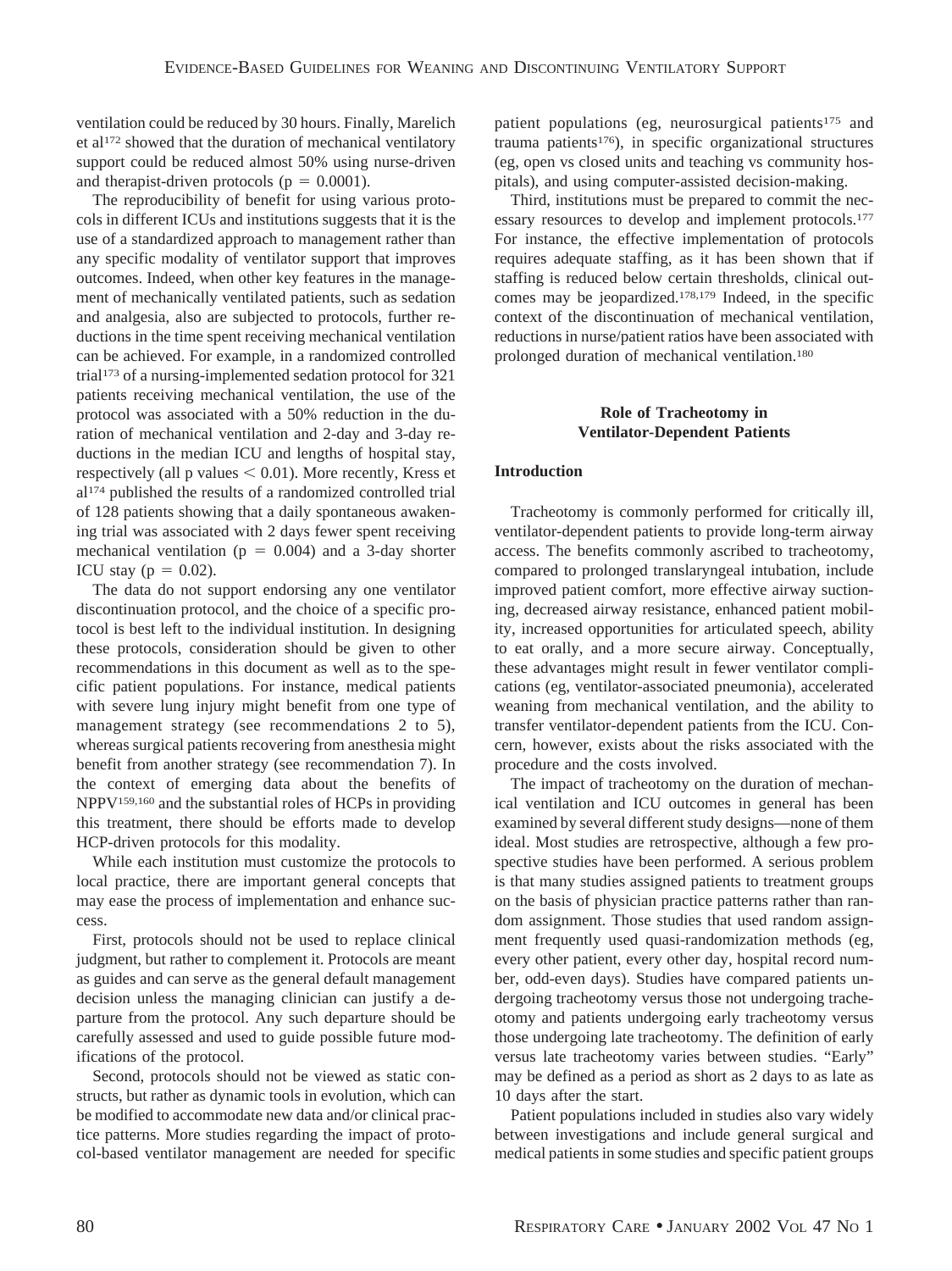(eg, trauma patients or head-injured patients) in other studies. Most studies have design flaws in the collection and analysis of data, foremost of which is the absence of blinding. The absence of blinding is especially important considering that no study has used explicit, systematic protocols for weaning to control for any effects of tracheotomy on altering the approaches of clinicians to weaning. Finally, an outcome such as transfer to a non-ICU setting may depend on local resources, such as the availability of a non-ICU ventilator service.

Because there is such a surprisingly small amount of quality data regarding the relative impact of tracheotomy in terms of patient outcome relative to prolonged translaryngeal intubation, past recommendations for timing the procedure to achieve these benefits have been based on expert consensus.181

*Recommendation 9. Tracheotomy should be considered after an initial period of stabilization on the ventilator when it becomes apparent that the patient will require prolonged ventilator assistance. Tracheotomy should then be performed when the patient appears likely to gain one or more of the benefits ascribed to the procedure. Patients who may derive particular benefit from early tracheotomy are the following:*

• *Those requiring high levels of sedation to tolerate translaryngeal tubes*

• *Those with marginal respiratory mechanics (often manifested as tachypnea) in whom a tracheostomy tube having lower resistance might reduce the risk of muscle overload*

• *Those who may derive psychological benefit from the ability to eat orally, communicate by articulated speech, and experience enhanced mobility; and*

• *Those in whom enhanced mobility may assist physical therapy efforts*

#### *Rationale and Evidence (Grade B)*

While carrying some risks, tracheotomies in ventilatordependent patients are generally safe. The problems associated with tracheotomy include perioperative complications related to the surgery, long-term airway injury, and the cost of the procedure.

Patient series reported during the early 1980s<sup>182</sup> suggested that tracheotomy had a high risk of perioperative and long-term airway complications such as tracheal stenosis. More recent studies,<sup>183-185</sup> however, have established that standard surgical tracheotomy can be performed with an acceptably low risk of perioperative complications. Regarding long-term risks, analyses of longitudinal studies suggest that the risk of tracheal stenosis after tracheotomy is not clearly higher than the risks of subglottic stenosis from prolonged translaryngeal intubation.186 Also, the nonrandomized studies commonly reported in the literature bias results toward greater long-term airway injury in patients undergoing tracheotomy because the procedure was performed after a prolonged period of translaryngeal intubation, which may prime the airway for damage from a subsequent tracheotomy.182,187–189 Finally, the cost of tracheotomy can be lowered if it is performed in the ICU rather than an operating room, either by the standard surgical or percutaneous dilational technique.186,187 Even when tracheotomy is performed in an operating room, the cost may be balanced by cost savings if a ventilator-dependent patient can be moved from an ICU setting after the placement of a tracheostomy. The actual cost benefits of tracheotomy, however, have not been established because no rigorous cost-effectiveness analyses have been performed.

Given the above conditions, it seems reasonable to conclude that none of the potential problems with tracheotomy is of sufficient magnitude to make tracheotomy any less clinically acceptable compared with other procedures commonly performed in critically ill patients.

Potentially, the most important beneficial outcome from a tracheotomy would be to facilitate the discontinuation of mechanical ventilatory support. Supporting evidence comes both from observations on "intermediate" end points (eg, comfort and mobility, decreased airway resistance, and a lower incidence of ventilator-associated pneumonia) as well as ICU outcome studies examining the duration of mechanical ventilation, ICU length of stay (LOS), and mortality. This evidence is reviewed below.

*Improved Patient Comfort*: No prospective outcome studies in general populations of ventilator-dependent patients using validated measurement tools have established that tracheotomy results in greater patient comfort or mobility, compared with prolonged translaryngeal intubation. Indeed, to our knowledge, only one study183 has attempted to document this by reporting that interviewed ICU caregivers believed ventilated patients were more comfortable after tracheotomy. Despite this lack of data, the general clinical consensus is that patients supported with longterm mechanical ventilation have less facial discomfort when nasotracheal or orotracheal endotracheal tubes are removed and a tracheotomy is performed. Furthermore, patient well-being is thought to be promoted by a tracheotomy through its effects on assisting articulated speech, oral nutrition, and mobility, which may promote the discontinuation of sedatives and analgesics. The maintenance of continuous sedation has been associated with the prolongation of mechanical ventilation,<sup>190</sup> but the effects of tracheotomy on sedation usage have not been studied specifically.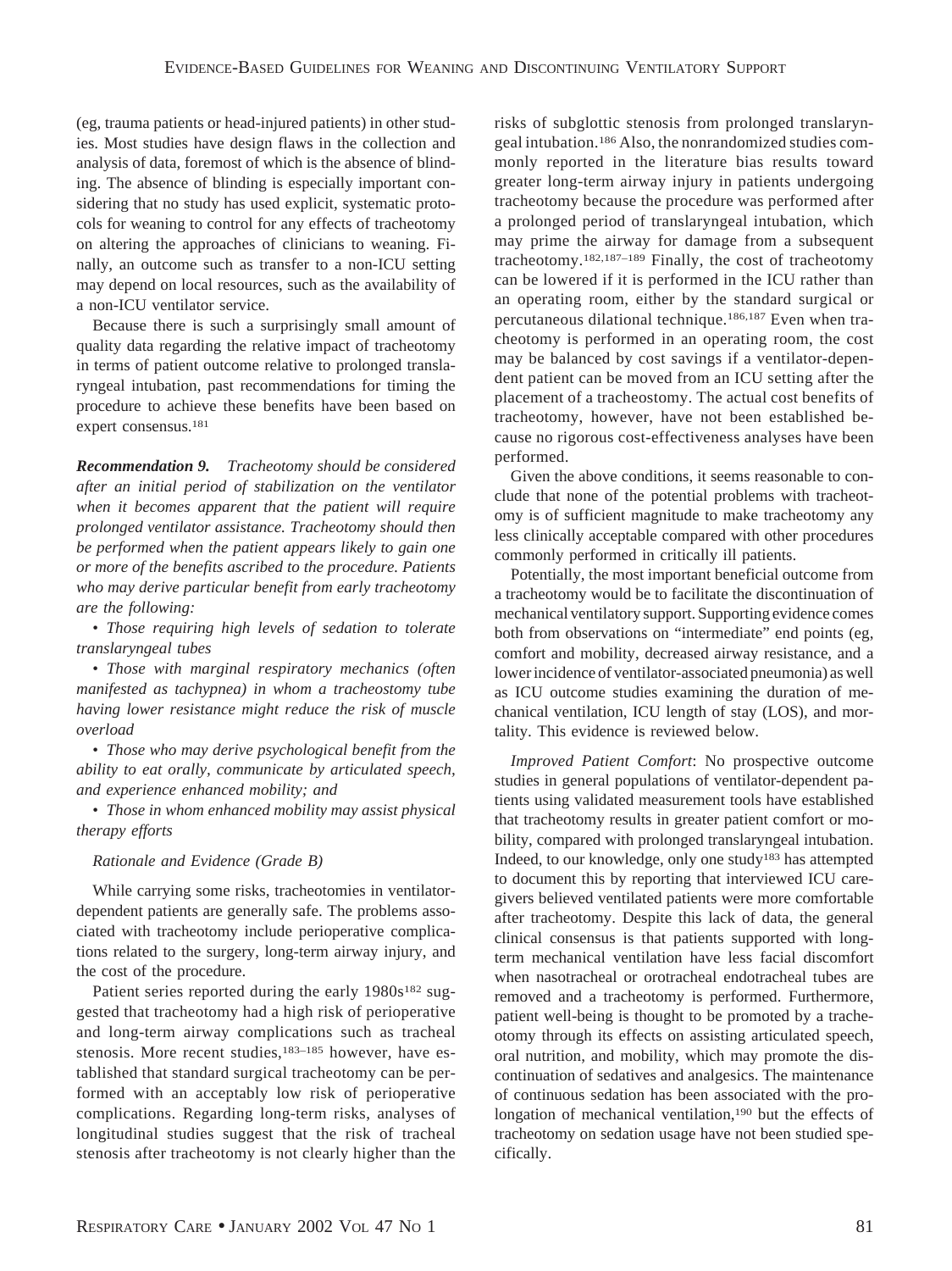| Study                              | Patient Type $(n)$                   | Design                                                                        | Outcome                                                                                                               |
|------------------------------------|--------------------------------------|-------------------------------------------------------------------------------|-----------------------------------------------------------------------------------------------------------------------|
| Lesnik et al <sup>201</sup>        | Trauma/101                           | Randomized early (6 d) vs late (21 d)<br>tracheotomy                          | Vent days shorter with earlier<br>tracheotomy                                                                         |
| Blot et al <sup>202</sup>          | Neutropenic/53                       | Retrospective early (2 d) vs late ( $> 7$ d)<br>tracheotomy or no tracheotomy | LOS longer in patients<br>undergoing early tracheotomy                                                                |
| Koh et al $203$                    | Neurosurgical/49                     | Retrospective elective (9 d) vs failed<br>extubation tracheotomy              | LOS shorter in elective<br>tracheotomy                                                                                |
| Dunham and LaMonica <sup>199</sup> | Trauma/74                            | Prospective early $(4 d)$ vs late $(14 d)$ or no<br>tracheotomy               | No effect                                                                                                             |
| El Nagger et al $204$              | General acute respiratory failure/52 | Prospective (3 d) vs delayed ( $> 10$ d)<br>tracheotomy                       | More patients weaned in delayed<br>tracheotomy                                                                        |
| Rodriguez et al <sup>198</sup>     | Trauma/106                           | Randomized early ( $\leq 7$ d) vs late ( $> 7$ d)<br>tracheotomy              | LOS shorter in patients<br>undergoing early tracheotomy<br>but those weaned before late<br>tracheotomy not considered |
| Sugerman et al $200$               | Trauma/126                           | Randomized early $(3-5 d)$ vs late $(10-21 d)$<br>tracheotomy                 | No effect                                                                                                             |
| $LOS = length of stay$             |                                      |                                                                               |                                                                                                                       |

Table 8. The Impact of Tracheotomy on Mechanical Ventilation Outcome

*Decreasing Airway Resistance:* Although the small radius of curvature of tracheostomy tubes increases turbulent air flow and airway resistance, the short length of tracheostomy tubes results in an overall lowering of airway resistance (and thus reduced patient muscle loading) when compared to standard endotracheal tubes in both laboratory and clinical settings<sup>191–197</sup> While the development of secretions will increase resistance in both tracheostomy and endotracheal tubes, easier suctioning and removable inner cannulas may reduce this effect in tracheostomy tubes.195 The existing data thus indicate that airway resistance and muscle loading may decrease in some patients after the performance of tracheotomy, but the clinical impact of this improvement in pulmonary mechanics on weaning has not been established. Conceivably, patients with borderline pulmonary mechanics may benefit from tracheotomy because of decreased airway resistance, which becomes more clinically important with high respiratory rates.

*Impact of Tracheotomy on Ventilator-Associated Pneumonia*: Early tracheotomy and, alternatively, the avoidance of tracheotomy by maintaining a translaryngeal endotracheal tube in place both have been proposed as strategies to promote the successful discontinuation of mechanical ventilation by avoiding ventilator-associated pneumonia. Few data support the conclusion, however, that the timing of tracheotomy alters the risk of pneumonia. Three prospective studies have evaluated the relative risk of pneumonia in patients randomized to early versus late tracheotomy.198–200 These studies examined 289 patients and found a relative risk for pneumonia (early tracheotomy vs late tracheotomy group) of only 0.88 (95% confidence

interval 0.70 to 1.10). Considerable methodological flaws in these studies, however, do not allow firm conclusions to be drawn regarding the effects of tracheotomy on pneumonia risk. Presently, no data support the competing contentions that early tracheotomy either decreases or increases the risk of ventilator-associated pneumonia.

*Outcome Studies: Impact of Tracheotomy on Duration of Mechanical Ventilation*: The results of a number of studies examining ICU outcome (ie, ventilator days, ICU LOS, mortality) have been reported, and are summarized in Table 8.198–204 Several of these studies were appraised in a systematic review.205 The authors of this review concluded that insufficient evidence existed to support the contention that the timing of tracheotomy alters the duration of mechanical ventilation in critically ill patients. Also, the review identified multiple flaws in the available studies. There appears to be a clinical impression that timing of tracheotomy promotes discontinuation of mechanical ventilation in some ventilator-dependent patients, but not all. However, the quality of existing studies does little to support this clinical impression.

In the future, because of the difficulty in blinding caregivers to the presence or absence of tracheotomy, studies should use explicit weaning protocols to control for different levels of approaches toward weaning that the presence of a tracheotomy may invoke. Studies also could be improved by more rigorous patient inclusion and exclusion criteria, better accounting for dropouts, the use of conventional randomization methods, multicenter designs to allow sufficient sample sizes to determine the interaction of underlying conditions, and multivariate analysis techniques. Cost-effectiveness analysis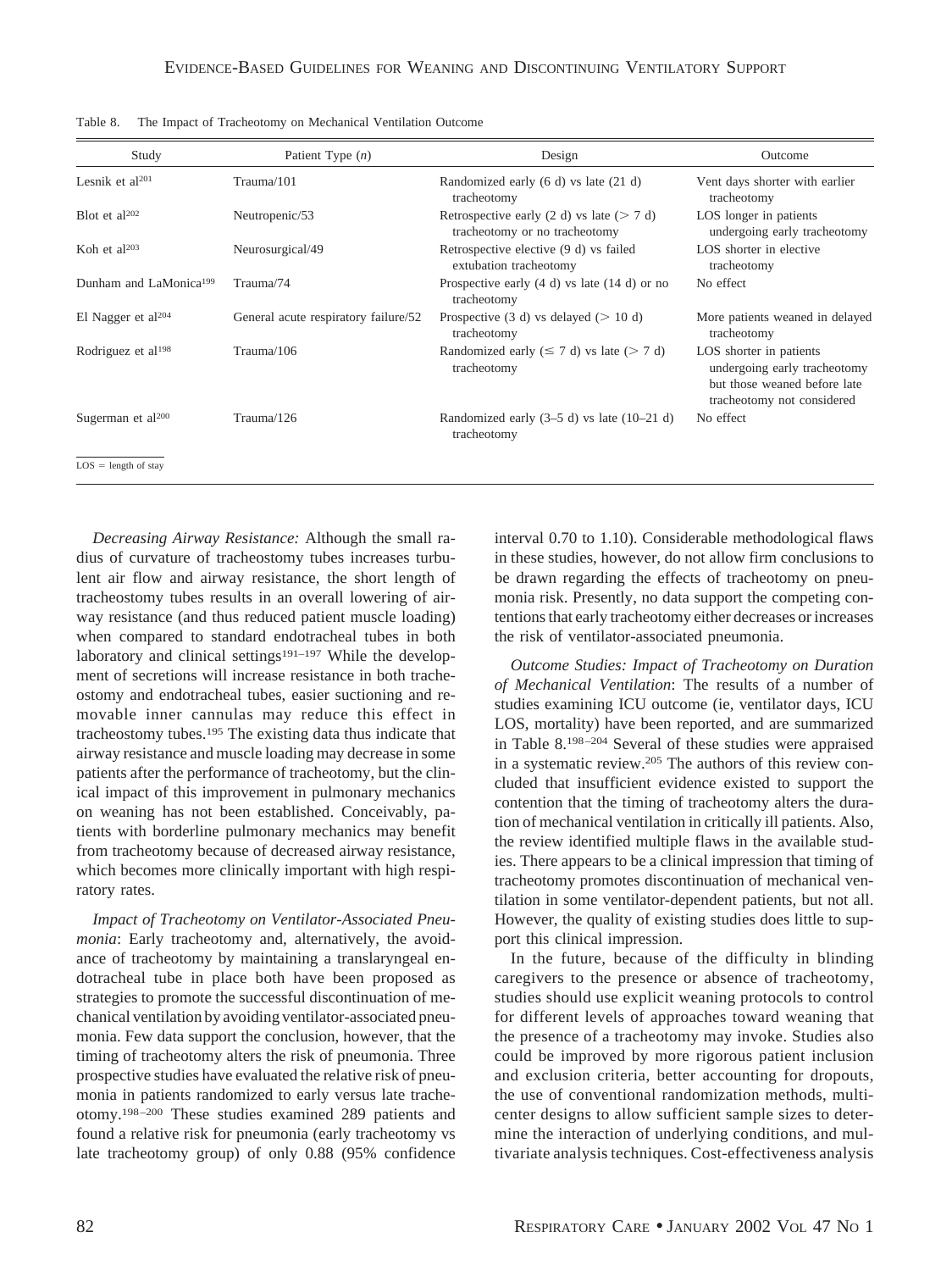| Variable                                            | Indihar <sup>213</sup>   | Latriano<br>et al <sup>214</sup> | Petrak<br>et al $215$ | Clark and<br>Theiss <sup>216</sup> | Bagley and<br>Cooney <sup>217</sup> | Scheinhorn<br>et al <sup>208</sup> | Carson<br>$et$ al <sup>218</sup> | Dasgupta<br>$et$ al <sup>219</sup> | Gracey<br>$et$ al <sup>220</sup> |
|-----------------------------------------------------|--------------------------|----------------------------------|-----------------------|------------------------------------|-------------------------------------|------------------------------------|----------------------------------|------------------------------------|----------------------------------|
| Type of unit                                        | <b>NRCU</b>              | <b>NRCU</b>                      | <b>RWC</b>            | <b>RWC</b>                         | <b>RWC</b>                          | <b>RWC</b>                         | <b>RWC</b>                       | <b>NRCU</b>                        | <b>NRCU</b>                      |
| Patients, No.                                       | 171                      | 224                              | 388                   | 113                                | 278                                 | 1,123                              | 133                              | 212                                | 420                              |
| Age $(y)$ †                                         | $\overline{\phantom{0}}$ | 67                               | 72 <sub>1</sub>       | 65                                 | 67                                  | 69                                 | 71                               | 68                                 | 67§                              |
| Sex (% women)                                       | 54                       | 47                               | 53                    | 56                                 | 53                                  | 57                                 | 52                               | 55                                 | 52\$                             |
| Diagnoses precipitating ventilator<br>dependency    | <b>COPD</b>              | medical<br>surgical              | medical><br>surgical  | $medical$ =<br>surgical            | medical><br>surgical                | medical<br>surgical                | medical<br>surgical              | $medical$ =<br>surgical            | surgical $>$<br>medical          |
| ICU days† receiving ventilation                     | 55                       | 23                               | 42                    | -                                  |                                     | 44                                 | 25                               | 25 <sub>1</sub>                    | 37§                              |
| Days† to weaning in ICU                             | 39                       | 43                               |                       | $\qquad \qquad -$                  | 43                                  | 39                                 | $\overline{\phantom{0}}$         | 13‡                                | 10                               |
| % Weaned                                            | 34                       | 51                               | 51                    | 47                                 | 38                                  | 56                                 | 38                               | 60                                 | 60                               |
| % Survival to discharge                             | 60                       | 50                               | 66                    | 61                                 | 53                                  | 71                                 | 50                               | 82                                 | 94                               |
| % Survival 12 mo after<br>discontinuing ventilation | -                        |                                  | -                     | $\overline{\phantom{a}}$           | $\overline{\phantom{0}}$            | 38                                 | 23                               |                                    | 53¶                              |

Table 9. Comparison of Observational Studies\*

\*Each with 100 patients transferred for weaning from prolonged mechanical ventilation ( 21 prior ICU ventilator days).

 $NRCU =$  noninvasive respiratory care unit

†Mean

‡Median

§Data from an earlier report on the same cohort of patients.211

Authors' data were recalculated so that "% weaned" signifies number weaned/number of patients who were admitted to the hospital ventilator-dependent

¶Value attained 4 years after discharge

Adapted from Reference 224.

also would assist the determination of the value of tracheotomy for weaning.

#### **The Role of Long-Term Facilities**

## **Introduction**

The patient who remains ventilator-dependent despite maximal medical/surgical therapy and aggressive attempts to remove ventilator support is becoming an increasing challenge for critical care practitioners. In 2 studies, 206, 207 up to 20% of medical ICU patients met the 21-day Health Care Financing Administration definition of prolonged mechanical ventilation (PMV).<sup>208</sup> Better treatment and technology, no doubt, are playing a major role in the conversion of patients who would have died a decade ago into patients who survive today, but who have substantial remaining respiratory dysfunction.

Prior to the 1980s, these patients simply remained in ICUs and were managed using acute-care principles. The only other option was permanent ventilatory support in either the patient's home or in a nursing home. Financial pressures, coupled with the concept that the aggressive ICU mindset might not be optimal for the more slowly recovering patient, have led to creation of weaning facilities (both free-standing facilities and units within hospitals) that are potentially more cost-effective and better suited to meet the needs of these patients. A body of literature now is emerging that suggests that many patients

who previously would have been deemed "unweanable" may achieve ventilator independence in such facilities.

*Recommendation 10. Unless there is evidence for clearly irreversible disease (eg, high spinal cord injury or advanced amyotrophic lateral sclerosis), a patient requiring prolonged mechanical ventilatory support for respiratory failure should not be considered permanently ventilatordependent until 3 months of weaning attempts have failed.*

#### *Rationale and Evidence (Grade B)*

A critical clinical issue is determining whether a patient requiring PMV has any hope of ventilator discontinuation or whether he/she is to have lifelong ventilator dependence. Patients in the former category clearly need attempts at ventilator discontinuation to be pursued, whereas patients in the latter category are only being subjected to unnecessary episodes of worsening respiratory failure with such attempts. These latter patients, instead, need to have the clinical focus changed to establish a lifelong support program.

Data from a number of centers caring for the patient requiring long-term ventilation offer insight into this question. In the Barlow Regional Weaning Center experience, <sup>208-210</sup> patients with prolonged ventilator dependence following acute cardiorespiratory failure were still undergoing ventilator discontinuation up to 3 months (and, on occasion, 6 months) postintubation. Other studies<sup>211,212</sup> suggest similar results in postsurgical and medical populations. Data from these stud-

 $RWC$  = regional weaning center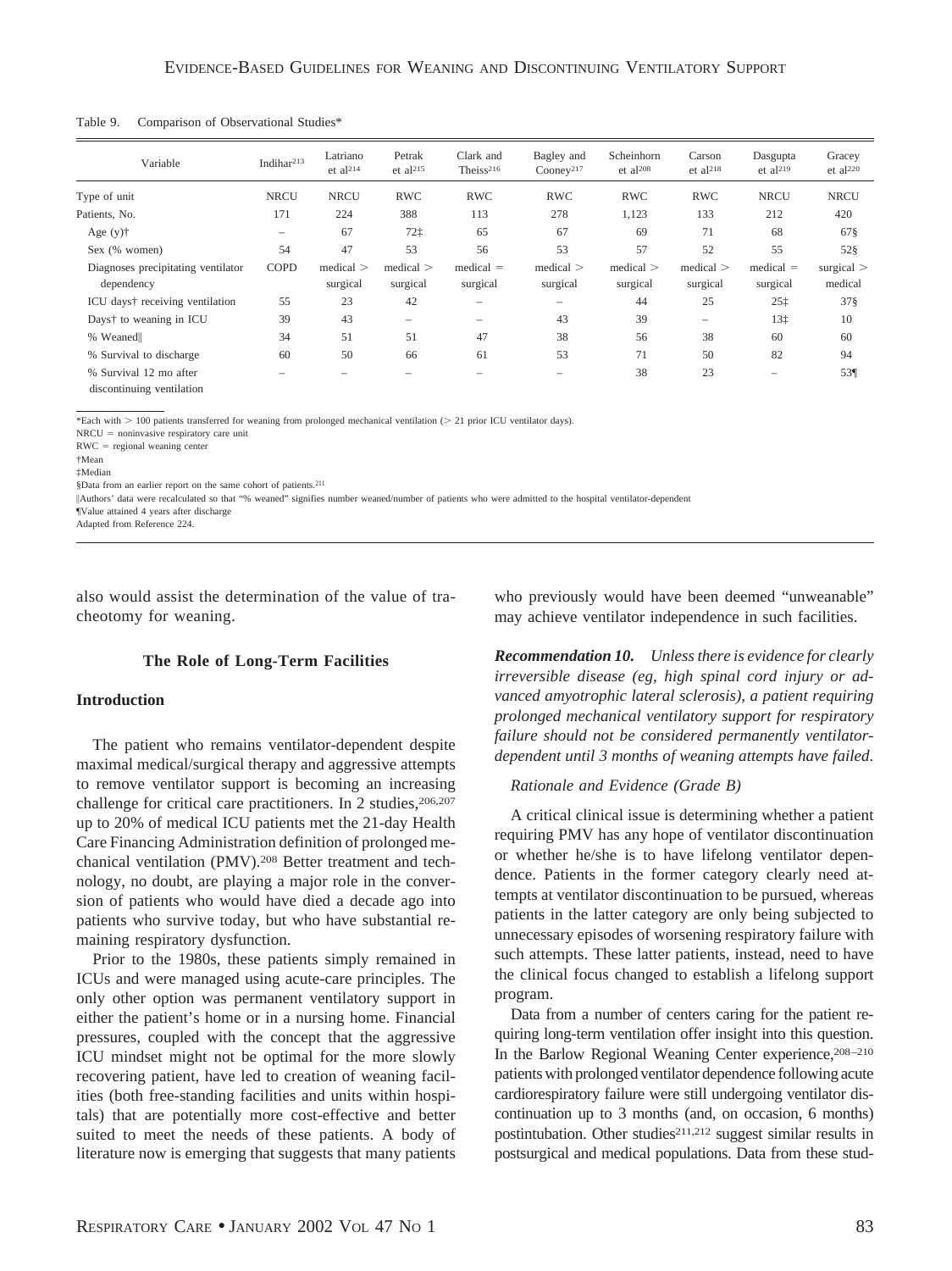| Study                                                                                                                                                                                                                                                                                               | Strategies to Decrease<br>Ventilator Support<br>to Approximately<br><b>Half Full Support</b> | Strategies to<br>Increase SBT |
|-----------------------------------------------------------------------------------------------------------------------------------------------------------------------------------------------------------------------------------------------------------------------------------------------------|----------------------------------------------------------------------------------------------|-------------------------------|
| Gracey et al <sup>220*</sup>                                                                                                                                                                                                                                                                        | <b>IMV/PSV</b>                                                                               | TTO                           |
| Scheinhorn et $a^{1208}$                                                                                                                                                                                                                                                                            | <b>IMV/PSV</b>                                                                               | <b>VTM</b>                    |
| Bagley and Cooney <sup>217</sup>                                                                                                                                                                                                                                                                    |                                                                                              | VTM/T-piece                   |
| Petrak et al215*                                                                                                                                                                                                                                                                                    | AC or PSV                                                                                    | <b>VTM</b>                    |
| Clark and Theiss <sup>216</sup>                                                                                                                                                                                                                                                                     | <b>PSV</b>                                                                                   | VTM/T-piece                   |
| Latriano et al $214$                                                                                                                                                                                                                                                                                | <b>IMV/PSV</b>                                                                               | VTM/T-piece                   |
| $ICU =$ intensive care unit<br>$SBT =$ spontaneous breathing trial<br>*Data from personal communication<br>$IMV =$ intermittent mandatory ventilation<br>$PSV = pressure-support$ ventilation<br>$TTO =$ transtracheal oxygen<br>$VTM = Venti-Trach mask (trached collar)$<br>$AC =$ assist-control |                                                                                              |                               |

ies on the time that patients spend, on average, dependent on ventilator support in the ICU (36 d) and during subsequent weaning in the post-ICU setting (31 d), suggest a time frame for the reasonable continuance of ventilator discontinuation attempts. Thus the weight of evidence is that several months of attempts at ventilator discontinuation are required before most patients who are receiving mechanical ventilation for acute respiratory failure can be declared to be permanently ventilator-dependent.

*Recommendation 11. Critical-care practitioners should familiarize themselves with facilities in their communities, or units in hospitals they staff, that specialize in managing patients who require prolonged dependence on mechanical ventilation. Such familiarization should include reviewing published peer-reviewed data from those units, if available. When medically stable for transfer, patients who have failed ventilator discontinuation attempts in the ICU should be transferred to those facilities that have demonstrated success and safety in accomplishing ventilator discontinuation.*

## *Rationale and Evidence (Grade C)*

There are  $>$  30 studies on post-ICU weaning from PMV. Most of these studies are observational, a reflection of the inherent logistical difficulties in designing randomized controlled trials in such a heterogeneous population that is being treated in such diverse settings. Table 9 summarizes the studies that report outcomes in  $> 100$  patients in which PMV is defined as  $> 21$  days of ventilator dependency. Most of these studies<sup>208,211-219</sup> support the conclusion that ICU patients receiving PMV can be discontinued effectively and safely from ventilation when they are transferred to units dedicated to that activity. Efficacy is suggested in the fact that the data in Table 9 encompass 3,062

post-ICU patients and show that 1,588 (52%) successfully discontinued mechanical ventilation. Safety is suggested in that a 69% overall survival-to-discharge rate in this "chronically critically ill" cohort seems quite reasonable.

The facilities generating the data of Table 9 are of 2 basic types: (1) Most facilities, but not all, are licensed as long-term acute-care hospitals, which are required by the Health Care Financing Administration to maintain a mean LOS of  $> 25$  days. These facilities are most often freestanding hospitals, which may have their own ICUs. Called "regional weaning centers" in Table 9, they serve several to many hospitals in their geographic areas. (2) Step-down units or noninvasive respiratory care units have no specific LOS requirement. These units usually reside within a host hospital and primarily serve that hospital. While both settings have acute-care staffing, but not critical care (ICU) staffing, they are often dissimilar in hospital admission and discharge criteria, treatment capability, and the availability of specialty/subspecialty consultation services and procedures offered on site, all of which may have a significant effect on outcome of care. Both of these types of facilities are characterized by less intensive staffing and less costly monitoring equipment, and, therefore, they generate less cost per patient than do ICUs.<sup>219,220</sup>

*Recommendation 12. Weaning strategy in the PMV patient should be slow-paced and should include gradually lengthening self-breathing trials.*

## *Rationale and Evidence (Grade C)*

Despite differences in patient population and physical facilities, the available information on strategies for discontinuation of PMV in the studies listed in Table 9 has a number of similarities (Table 10). Daily SBTs initially are uncommon since patients have already established themselves as very unlikely to "turn around" in 24 hours. Instead, ventilator support is gradually reduced, using common modes of partial support (Table 7). Usually at the point of approximately half-support, patients are switched to the SBT approach described above, which often is employed along with self-breathing trials of increasing duration. Since most patients are tracheotomized, tracheal collars are used, instead of the familiar T-piece in the ICU, to supply oxygen and humidity. During these procedures, it is important for the staff to remain patient. Psychological support and careful avoidance of unnecessary muscle overload is important for these types of patients.

Long-term facilities may be a particularly useful place to implement protocols such as described earlier in the "Managing the Patient Who Has Failed an SBT" section (Recommendation 8).221–223 Skilled nonphysician personnel (eg, registered nurses and registered respiratory therapists) are generally present in these units continually and, thus, are in a position to constantly interact with the patient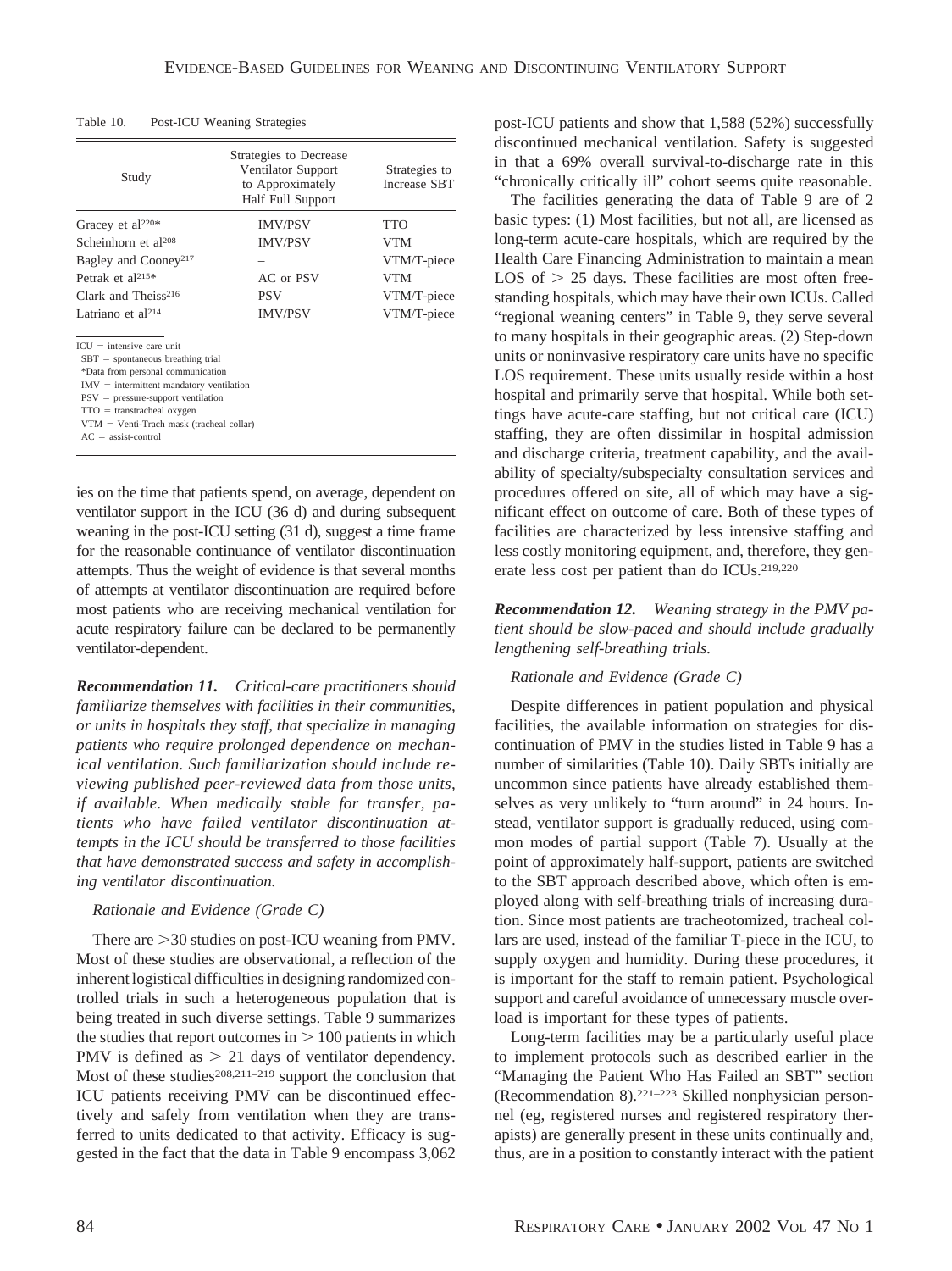and to make ventilator adjustments as appropriate. Of interest, after the implementation of a therapist-implemented protocol for weaning, the time to wean in a regional weaning center, with its predominantly "medical" population, declined from a median of 29 days to  $\leq$  17 days over a 2-year period of protocol use.223

#### **REFERENCES**

- 1. Manthous CA. Liberation from mechanical ventilation, Parts I & II. Respir Care Clin North Am 2000;6(2 & 3).
- 2. Tobin MJ, Alex CG. Discontinuation of mechanical ventilation. In: Tobin MJ, editor. Principles and practice of mechanical ventilation. New York: McGraw-Hill 1994;1177–1206.
- 3. Esteban A, Alia I, Ibanez J, Benito S, Tobin MJH. Modes of mechanical ventilation and weaning: a national survey of Spanish hospitals. The Spanish Lung Failure Collaborative Group. Chest 1994;106:1188–1193.
- 4. Cook D, Meade M, Guyatt G, Griffith L, Booker L. Evidence report on criteria for weaning from mechanical ventilation. AHCPR: Nov, 1999.
- 5. Raju P, Manthous CA. The pathogenesis of respiratory failure. Respir Clin N Am 2000;6(2):195–212.
- 6. Fishman AP, Turino GM, Bergofsky EH. The syndrome of alveolar hypoventilation. Am J Med 1957;23:333–339.
- 7. Devereaux MW, Keane JR, Davis RL. Automatic respiratory failure associated with infarction of the medulla. Arch Neurol 1973; 29:46–52.
- 8. Hughes JMB. Central respiratory failure reversed by treatment. Brain 1967;90:675–680.
- 9. Vallverdu I, Mancebo J. Approach to patients who fail initial weaning trials. Respir Care Clin N Am 2000;6(3):365–384.
- 10. Lopata M, Onal E. Mass loading, sleep apnea, and the pathogenesis of obesity hypoventilation. Am Rev Respir Dis 1982;126:640–645.
- 11. Onal E, Lopata M. Periodic breathing and pathogenesis of occlusive sleep apneas. Am Rev Respir Dis 1982;128:676–680.
- 12. Daum JJ, Canter HG, Katz S. Central nervous system sarcoidosis with alveolar hypoventilation. Am J Med 1965;38:893–898.
- 13. Barrientos-Vega R, Mar Sanchez-Soria M, Morales-Garcia C, et al. Prolonged sedation of critically ill patients with midazolam or propofol: impact on weaning and costs. Crit Care Med 1997;25:33–40.
- 14. Wheeler AP. Sedation, analgesia, and paralysis in the intensive care unit. Chest 1993;104(2):566–577.
- 15. Diehl JL, Lofaso F, Deleuze P, et al. Clinical relevant diaphragmatic dysfunction after cardiac operations. J Thoracic Cardiovasc Surg 1994;107:487–498.
- 16. Hansen-Flaschen JH, Cowen J, Raps EC, et al. Neuromuscular blockade in the intensive care unit: more than we bargained for. Am Rev Respir Dis 1993;147:234–236.
- 17. Segredo V, Caldwell JE, Matthay MA, et al. Persistent paralysis in critically ill patients after long administration of vecuronium. New Eng J Med 1992;327:524–528.
- 18. Bellemare F, Grassino A. Effect of pressure and timing of contraction on human diaphragm fatigue. J Appl Physiol 1982;53:1190– 1195.
- 19. Jubran A, Tobin MJ. Passive mechanics of lung and chest wall in patients who failed or succeeded in trials of weaning. Am J Respir Crit Care Med 1997;155:916–921.
- 20. Roussos C, Macklem PT. The respiratory muscles. N Engl J Med 1982;307:786–797.
- 21. Tobin MJ, Laghi F, Jubran A. Respiratory muscle dysfunction in mechanically ventilated patients. Mol Cell Biochem 1998;179(1– 2):87–98.
- 22. NHLBI Workshop summary. Respiratory muscle fatigue: report of the respiratory muscle fatigue workshop group. Am Rev Respir Dis 1990;142:474–480.
- 23. Tobin MJ, Laghi F. Monitoring respiratory muscle function. In: Tobin MJ, editor. Principles and practice of intensive care monitoring. New York: McGraw-Hill 1998:497–544.
- 24. Le Bourdelles G, Viires N, Boezkowski J, et al. Effects of mechanical ventilation on diaphragmatic contractile properties in rats. Am J Respir Crit Care Med 1994;149:1539–1544.
- 25. Bolton CF, Breuer AC. Critical illness polyneuropathy. Muscle Nerve 1999;22(3):419–424.
- 26. Hubmayr RD, Rehder K. Respiratory muscle failure in critically ill patients. Semin Respir Med 1992;13:14–21.
- 27. Reid WD, Huang J, Bryson S, Walker DC, Belcastro AN. Diaphragm injury and myofibrillar structure induced by resistive loading. J Appl Physiol 1994;76:176–184.
- 28. Rochester DF. Does respiratory muscle rest relieve fatigue or incipient fatigue? Am Rev Respir Dis 1988;138:516–517.
- 29. Swartz MA, Marino PL. Diaphragmatic strength during weaning from mechanical ventilation. Chest 1985;88:736–739.
- 30. Decramer J, Lacquet LM, Fagard R, et al. Corticosteroids contribute to muscle weakness in chronic airflow obstruction. Am J Respir Crit Care Med 1994;150:11–16.
- 31. Gallagher CG. Respiratory steroid myopathy. Am J Respir Crit Care Med 1994;150:4–6.
- 32. Lee C. Intensive care unit neuromuscular syndrome? Anesthesiology 1995;83:237–240.
- 33. Rossi A, Gottfried SB, Zocchi L, Higgs BD, Lennox S, Calverley PM, et al. Measurement of static compliance of the total respiratory system in patients with acute respiratory failure during mechanical ventilation: the effect of intrinsic positive end-expiratory pressure. Am Rev Respir Dis 1985;131(5):672–677.
- 34. Hilberman M, Kamm B, Lamy M, et al. An analysis of potential physiological predictors of respiratory adequacy following cardiac surgery. J Thorac Cardiovasc Surg 1976;71:711–720.
- 35. Jabour ER, Rabil DM, Truwit JD, Rochester DF. Evaluation of a new weaning index based on ventilatory endurance and the efficiency of gas exchange. Am Rev Respir Dis 1991;144:531–537.
- 36. Sassoon CS, Mahutte CK. Airway occlusion pressure and breathing pattern as predictors of weaning outcome. Am Rev Respir Dis 1993;148:860–866.
- 37. Kline JL, Zimnicki GL, Antonenko DR, Bander JJ. The use of calculated relative inspiratory effort as a predictor of outcome in mechanical ventilation weaning trials. Respir Care 1987;32:870– 876.
- 38. el-Khatib MF, Baumeister B, Smith PG, Chatburn RL, Blumer JL. Inspiratory pressure/maximal inspiratory pressure  $(P_{\text{Imax}})$ : does it predict successful extubation in critically ill infants and children?. Int Care Med 1996;22:264–268.
- 39. Khan N, Brown A, Venkataraman ST. Predictors of extubation success and failure in mechanically ventilated infants and children. Crit Care Med 1996;24:1568–1579.
- 40. Leitch EA, Moran JL, Grealy B. Weaning and extubation in the intensive care unit: clinical or index-driven approach? Int Care Med 1996;22:752–759.
- 41. Mergoni M, Costa A, Primavera S, Salvadori A, Saccani A, Zuccoli P. [Assessment of various new predictive parameters of the outcome of mechanical ventilation weaning]. Article in Italian. Minerva Anestesiol 1996;62:153–164.
- 42. Gologorskii VA, Gelfand BR, Stamov VI, Lapshina II, Nistratov SL. [Cessation of prolonged artificial ventilation of the lungs and transition to spontaneous respiration of surgical patients]. Article in Russian. Anesteziol Reanimatol 1997;1:4–10.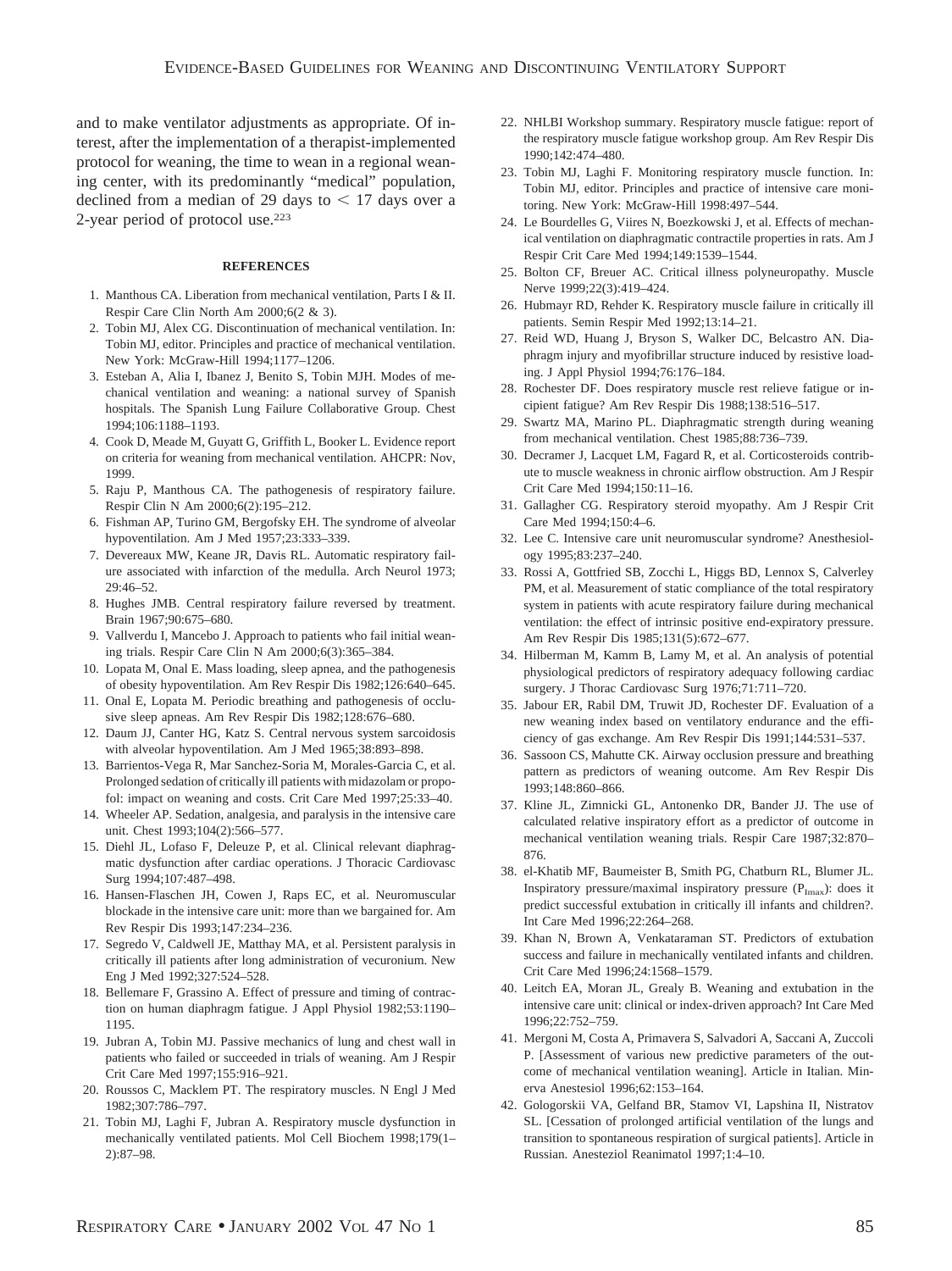- 43. Krieger BP, Isber J, Breitenbucher A, Throop G, Ershowsky P. Serial measurements of the rapid-shallow-breathing index as a predictor of weaning outcome in elderly medical patients. Chest 1997; 112:1029–1034.
- 44. Krieger BP, Ershowsky PF, Becker DA, Gazeroglu HB. Evaluation of conventional criteria for predicting successful weaning from mechanical ventilatory support in elderly patients. Crit Care Med 1989; 17:858–861.
- 45. Ashutosh K, Lee H, Mohan CK, Ranka S, Mehrotra K, Alexander C. Prediction criteria for successful weaning from respiratory support: statistical and connectionist analyses. Crit Care Med 1992;20: 1295–1301. [published erratum appears in Crit Care Med 1994 Jan;22(1):183.]
- 46. Sahn SA, Lakshminarayan S. Bedside criteria for discontinuation of mechanical ventilation. Chest 1973;63:1002–1005.
- 47. Gandia F, Blanco J. Evaluation of indexes predicting the outcome of ventilator weaning and value of adding supplemental inspiratory load. Int Care Med 1992;18:327–333.
- 48. Farias JA, Alia I, Esteban A, Golubicki AN, Olazarri FA. Weaning from mechanical ventilation in pediatric intensive care patients. Int Care Med 1998;24:1070–1075.
- 49. Peters RM, Brimm JE, Utley JR. Predicting the need for prolonged ventilatory support in adult cardiac patients. J Thoracic Cardiovasc Surg 1979;77:175–182.
- 50. Cohen CA, Zagelbaum G, Gross D, Roussos C, Macklem PT. Clinical manifestations of inspiratory muscle fatigue. Am J Med 1982; 73:308–316.
- 51. Esau SA, Bellemare F, Grassino A, Permutt S, Roussos C, Pardy RL. Changes in relaxation rate with diaphragmatic fatigue in humans. J Appl Physiol 1983;54:1353–1360.
- 52. Jubran A, Tobin MJ. Pathophysiological basis of acute respiratory distress in patients who fail a trial of weaning from mechanical ventilation. Am J Respir Crit Care Med 1997;155:906–915.
- 53. Mier-Jedrzejowicz A, Brophy C, Moxham J, Green M. Assessment of diaphragm weakness. Am Rev Respir Dis 1988;137:877–883.
- 54. Tobin MJ. 1999 Donald F Egan Scientific Lecture: Weaning from mechanical ventilation: what have we learned? Respir Care 2000; 45:417–431.
- 55. De Troyer A, Estenne M. Coordination between rib cage muscles and diaphragm during quiet breathing in humans. J Appl Physiol 1984;576:899–906.
- 56. Gallagher CG, Im Hof V, Younes M. Effect of inspiratory muscle fatigue on breathing pattern. J Appl Physiol 1985;59:1152–1158.
- 57. Gilbert R, Auchincloss JH, Peppi D, Ashutosh K. The first few hours off a respirator. Chest 1974;65:152–157.
- 58. Sharp JT, Goldberg NB, Druz WS, Fishman HC, Danon J. Thoracoabdominal motion in chronic obstructive pulmonary disease. Am Rev Respir Dis 1977;115:47–56.
- 59. Tobin MJ, Perez W, Guenther SM, Lodato RF, Dantzker DR. Does rib cage-abdominal paradox signify respiratory muscle fatigue? J Appl Physiol 1987;63:851–860.
- 60. Tobin MJ, Guenther SM, Perez W, et al. Konno-Mead analysis of rib cage-abdominal motion during successful and unsuccessful trials of weaning from mechanical ventilation. Am Rev Respir Dis 1987;135:1320–1328.
- 61. Aubier M, Murciano D, Lecocguic Y, Viires N, Pariente R. Bilateral phrenic stimulation: a simple technique to assess diaphragmatic fatigue in humans. J Appl Physiol 1985;58:58–64.
- 62. Dunn WF, Nelson SB, Hubmayr RD. The control of breathing during weaning from mechanical ventilation. Chest 1991;100:754– 761.
- 63. Field S, Kelly SM, Macklem PT. The oxygen cost of breathing in patients with cardiorespiratory disease. Am Rev Respir Dis 1982; 126:9–13.
- 64. Hubmayr RD, Loosbrock LM, Gillespie DJ, Rodarte JR. Oxygen uptake during weaning from mechanical ventilation. Chest 1988; 94:1148–1155.
- 65. Murciano D, Boczkowski J, Lecocguic Y, Milic-Emili J, Pariente R, Aubier M. Tracheal occlusion pressure: a simple index to monitor respiratory muscle fatigue during acute respiratory failure in patients with chronic obstructive pulmonary disease. Ann Intern Med 1988;108:800–805.
- 66. Stroetz RW, Hubmayr RD. Tidal volume maintenance during weaning with pressure support. Am J Respir Crit Care Med 1995;152: 1034–1040.
- 67. Gay PC, Rodarte JR, Hubmayr RD. The effects of positive expiratory pressure on isovolume flow and dynamic hyperinflation in patients receiving mechanical ventilation. Am Rev Respir Dis 1989; 139:621–626.
- 68. Parthasarathy S, Jubran A, Tobin MJ. Cycling of inspiratory and expiratory muscle groups with the ventilator in airflow limitation. Am J Respir Crit Care Med 1998;158:1471–1478.
- 69. Pepe PE, Marini JJ. Occult positive end-expiratory pressure in mechanically ventilated patients with airflow obstruction: the auto-PEEP effect. Am Rev Respir Dis 1982;126:166–170.
- 70. Reinoso MA, Gracey DR, Hubmayr RD. Interrupter mechanics of patients admitted to a chronic ventilator dependency unit. Am Rev Respir Dis 1993;148:127–131.
- 71. Sassoon CSH, Te TT, Mahutte K, Light RW. Airway occlusion pressure: an important indicator for successful weaning in patients with chronic obstructive pulmonary disease. Am Rev Respir Dis 1987;135:107–113.
- 72. Gandevia SC. Neural control in human muscle fatigue: changes in muscle afferents, motoneurons and motor cortical drive. Acta Physiolgica Scandinavica 1998;162(2):275–283.
- 73. Yang KL, Tobin MJ. A prospective study of indexes predicting the outcome of trials of weaning from mechanical ventilation. N Engl J Med 1991;324:1445–1450.
- 74. Pingleton SK, Harmon GS. Nutritional management in acute respiratory failure. JAMA 1987;257:3094–3099.
- 75. Lewis MI, Sieck GC, Fournier M, et al. The effect of nutritional deprivation of diaphragm contractility and muscle fiber size. J Appl Physiol 1986;60:596–603.
- 76. Doekel RC, Zwillich C, Scoggin CH, Kryger M, Weil JV. Clinical semi-starvation: depression of hypoxic ventilatory response. N Engl J Med 1976;295:358–361.
- 77. Bassili HR, Deitel M. Effect of nutritional support on weaning patients off mechanical ventilators. J Parenter Enteral Nutr 1981; 5(2):161–163.
- 78. Larca L, Greenbaum DM. Effectiveness of intensive nutritional regimes in patients who fail to wean from mechanical ventilation. Crit Care Med 1982;10:297–300.
- 79. Aubier M, Murciano D, Lecocguic Y, et al. Effects of hypophosphatemia on diaphragmatic contractility in patients with acute respiratory failure. N Engl J Med 1985;313:420–424.
- 80. Aubier M, Viires N, Piquet J, et al. Effects of hypocalcemia on diaphragmatic strength generation. J Appl Physiol 1985;58:2054– 2061.
- 81. Cerra F. Hypermetabolism, organ failure and metabolic support. Surgery 1987;101:1–14.
- 82. Dhingra S, Solven F, Wilson A, McCarthy DS. Hypomagnesemia and respiratory muscle power. Am Rev Respir Dis 1984;129:497– 498.
- 83. Zwillich CW, Pierson DJ, Hofeldt FD, et al. Ventilatory control in myxedema and hypothyroidism. N Engl J Med 1975;292:662–665.
- 84. Siafakas NM, Salesiotou V, Filaditaki V, et al. Respiratory muscle strength in hypothyroidism. Chest 1992;102:189–194.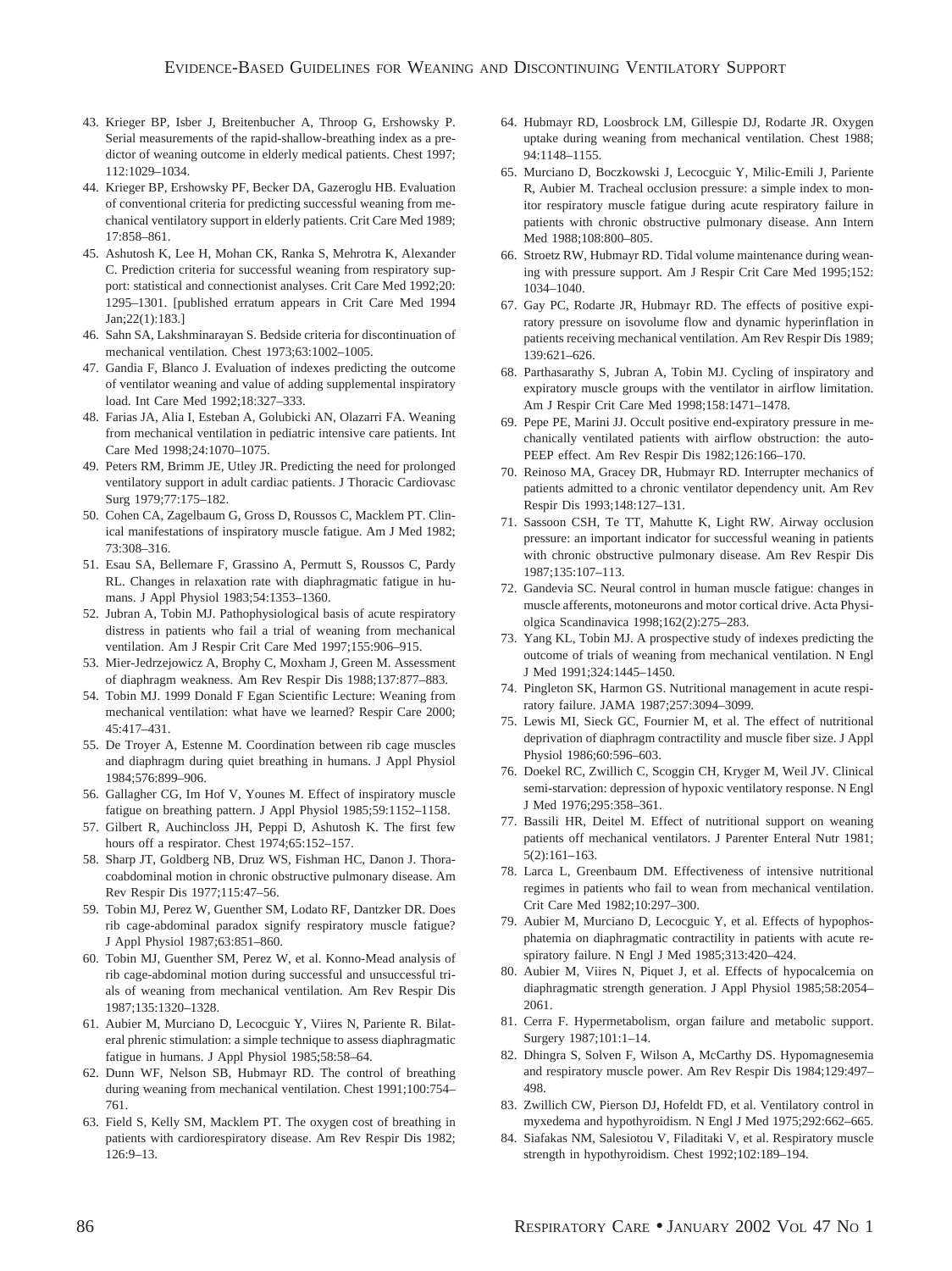- 85. Mohsenifar Z, Hay A, Hay J, Lewis MI, Koerner SK. Gastric intramural pH as a predictor of success or failure in weaning patients from mechanical ventilation. Ann Int Med 1993;119:794– 798.
- 86. Bouachour G, Guiraud MP, Gouello JP, Roy PM, Alquier P. Gastric intramucosal pH: an indicator of weaning outcome from mechanical ventilation in COPD patients. Eur Respir J 1996;9:1868– 1873.
- 87. Bando K, Sun K, Binford RS, et al. Determinants of longer duration of endotracheal intubation after adult cardiac operations. Ann Thor Surg 1997;63:1026–1033.
- 88. Artigas A, Bernard GR, Carlet J, et al. The American European Consensus Conference on ARDS, Part 2. Ventilatory, pharmacologic, supportive therapy, study design strategies, and issues related to recovery and remodeling. Am J Respir Crit Care Med 1998;157: 1332–1347.
- 89. Jubran A, Mathru M, Dries D, Tobin MJ. Continuous recordings of mixed venous oxygen saturation during weaning from mechanical ventilation and the ramifications thereof. Am J Respir Crit Care Med 1998:158:1763-1769.
- 90. Lemaire F, Teboul J-L, Cinotti L, Giotto G, Abrouk F, Steg G, et al. Acute left ventricular dysfunction during unsuccessful weaning from mechanical ventilation. Anesthesiology 1988;69:171–179.
- 91. Epstein SK. Etiology of extubation failure and the predictive value of the rapid shallow breathing index. Am J Respir Crit Care Med 1995;152:545–549.
- 92. Richard CH, Teboul JL, Archambaud F, et al. Left ventricular function during weaning of patients with chronic obstructive pulmonary disease. Intensive Care Med 1994;20:181–186.
- 93. Chatila W, Ani S, Guaglianone D, et al. Cardiac ischemia during weaning from mechanical ventilation. Chest 1996;109:1577–1583.
- 94. Nett LM, Morganroth M, Petty TL. Weaning from mechanical ventilation: a perspective and review of techniques. In: Bone RC, editor. Critical care: a comprehensive approach. Park Ridge IL: Am Coll Chest Phys; 1984:171–188.
- 95. Cooper KR, Phillips BA. Effect of short-term sleep loss on breathing. J Appl Physiol 1982;53:855–858.
- 96. Spengler CM, Shea SA. Sleep deprivation per se does not decrease the hypercapnic ventilatory response in humans. Am J Respir Crit Care Med 2000;161:1124–1128.
- 97. LaRiccia PJ, Katz RH, Peters JW, et al. Biofeedback and hypnosis in weaning from mechanical ventilators. Chest 1985;87:267–269.
- 98. Holiday JE, Hyers TM. The reduction of weaning time from mechanical ventilation using tidal volume and relaxation feedback. Am Rev Respir Dis 1990;141:1214–1220.
- 99. Torres A, Serra-Batlles J, Ros E, et al. Pulmonary aspiration of gastric contents in patients receiving mechanical ventilation: the effect of body position. Ann Int Med 1992;116:540–543.
- 100. Epstein, SK, Ciubotaru RL, Wong JB. Effect of failed extubation on the outcome of mechanical ventilation. Chest 1997;112:186– 192.
- 101. Esteban A, Alia I, Gordo F, Fernandez R, Solsona JF, Vallverdu I, et al. Extubation outcome after spontaneous breathing trials with T-tube or pressure support ventilation. The Spanish Lung Failure Collaborative Group. Am J Respir Crit Care Med 1997;156(2 pt 1):459–465. [published erratum appears in Am J Respir Crit Care Med 1997;156(6):2028.]
- 102. Esteban A, Alia I, Tobin MJ, Gil A, Gordo F, Vallverdu I, et al. Effect of spontaneous breathing trial duration on outcome of attempts to discontinue mechanical ventilation. Spanish Lung Failure Collaborative Group. Am J Respir Crit Care Med 1999;159(2):512– 518.
- 103. Vallverdu I, Calaf N, Subirana M, Net A, Benito S, Mancebo J. Clinical characteristics, respiratory functional parameters, and

outcome of a two-hour T-piece trial in patients weaning from mechanical ventilation. Am J Respir Crit Care Med 1998;158:1855– 1862.

- 104. Ely EW, Baker AM, Evans GW, Haponik EF. The prognostic significance of passing a daily screen of breathing spontaneously. N Engl J Med 1999;25:581–587.
- 105. Fagon JY, Chastre J, Hance AJ, Montravers P, Novara A, Gibert C. Nosocomial pneumonia in ventilated patients: a cohort study evaluating attributable mortality ahd hospital stay. Am J Med 1993;94: 281–288.
- 106. Epstein SK, Ciubotaru RL. Independent effects of etiology of failure and time to reintubation on outcome for patients failing extubation. Am J Respir Crit Care Med 1998;158:489–493.
- 107. Esteban A, Frutos F, Tobin MJ, Alia I, Solsona JF, Valverdu I, et al. A comparison of four methods of weaning patients from mechanical ventilation. Spanish Lung Failure Collaborative Group. N Engl J Med 1995;332:345–350.
- 108. Ely EW, Baker AM, Dunagan DP, Burke HL, Smith AC, Kelly PT, et al. Effect on the duration of mechanical ventilation of identifying patients capable of breathing spontaneously. N Engl J Med 1996; 335:1864–1869.
- 109. Brochard L, Rauss A, Benito S, Conti G, Mancebo J, Rekik N, et al. Comparison of three methods of gradual withdrawal from ventilatory support during weaning from mechanical ventilation. Am J Respir Crit Care Med 1994;150:896–903.
- 110. Dojat M, Harf A, Touchard D, Laforest M, Lamaire F, Brochard L. Evaluation of a knowledge-based system providing ventilatory management and decision for extubation. Am J Respir Crit Care Med 1996;153:997–1004.
- 111. Yang KL. Reproducibility of weaning parameters; a need for standardization. Chest 1992;102:1829–1832.
- 112. Multz AS, Aldrich TK, Prezant DJ, Karpel JP, Hendler JM.  $P_{I_{\text{max}}}$  is not a reliable test of inspiratory muscle strength in mechanically ventilated patients. Am Rev Respir Dis 1990;142:529–532.
- 113. Burns SM, Clochesy JM, Goodnough-Hanneman SK, et al. Weaning from long-term mechanical ventilation. Am J Crit Care Med 1995;4:4–22.
- 114. Goodnough-Hanneman SK, Ingersoll GL, Knebel AR, et al. Weaning from short-term mechanical ventilation: a review. Am J Crit Care Med 1994;3:421–443.
- 115. Jaeschke R, Guyatt G, Sackett D, et al, for the Evidence-Based Medicine Working Group. Users' guide to the medical literature: how to use an article about a diagnostic test. B. What are the results and will they help me in caring for my patients? JAMA 1994;271: 703–707.
- 116. Jubran A, Parthasarathy S. Hypercapneic respiratory failure during weaning: neuromuscular capacity vs muscle loads. Respir Care Clin N Am 2000;6:385–406.
- 117. Capdevila X, Perrigault PF, Ramonatxo M, Roustan JP, Peray P, d'Athis F, Prefaut C. Changes in breathing pattern and respiratory muscle performance parameters during difficult weaning. Crit Care Med 1998;26:79–87.
- 118. Vassilakopoulos T, Zakynthinos S, Roussos C. The tension-time index and the frequency/tidal volume ratio are the major pathophysiologic determinants of weaning failure and success. Am J Respir Crit Care Med 1998;158:378–385.
- 119. Kollef MH, Shapiro SD, Silver P, Prentice D, Sauer S, Ahrens TS, et al. A randomized, controlled trial of protocol-directed versus physician-directed weaning from mechanical ventilation. Crit Care Med 1997;25:567–574.
- 120. Chopin C, Chambrin MC, Mangalaboyi J, Lestavel P, Fourrier F. Carbon dioxide mandatory ventilation ( $CO<sub>2</sub>MV$ ): a new method for weaning from mechanical ventilation—description and compara-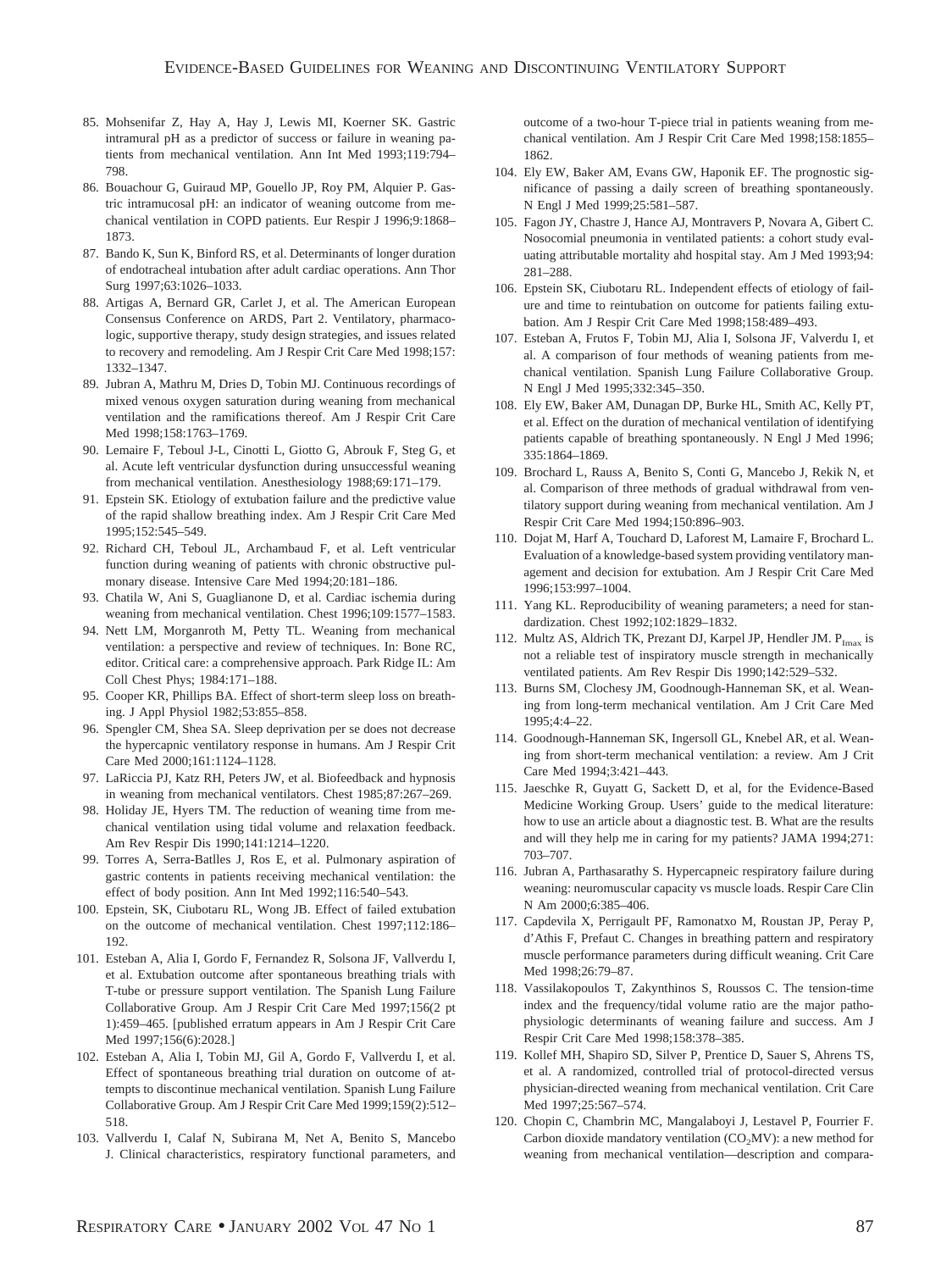tive clinical study with I.M.V. and T. tube method in COPD patient. Int J Clin Monit Comput 1989;6:11–19.

- 121. Stroetz RW, Hubmayr RD. Tidal volume maintenance during weaning with pressure support. Am J Respir Crit Care Med 1995;152: 1034–1040.
- 122. Engoren M, Buderer NF, Zacharias A, Habib RH. Variables predicting reintubation after cardiac surgical procedures. Ann Thoracic Surg 1999;67:661–665.
- 123. Rady MY, Ryan T. Perioperative predictors of extubation failure and the effect on clinical outcome after cardiac surgery. Crit Care Med 1999;27:340–347.
- 124. London MJ, Shroyer AL, Coll JR, MaWhinney S, Fullerton DA, Hammermeister KE, Grover FL. Early extubation following cardiac surgery in a veterans population. Anesthesiology 1998;88:1447– 1458.
- 125. deHaven CB, Kirton OC, Morgan JP, Hart AM, Shatz DV, Civetta JM. Breathing measurements reduces false negative classification of tachypneic pre-extubation trial failures. Crit Care Med 1996;24: 976–980.
- 126. Laghi F, D'Alfonso N, Tobin MJ. Pattern of recovery from diaphragmatic fatigue over 24 hours. J Appl Physiol 1995;79:539–546.
- 127. Reid WD, Huang J, Bryson S, Walker DC, Belcastro AN. Diaphragm injury and myofibrillar structure induced by resistive loading. J Appl Physiol 1994;76:176–184.
- 128. Cohen CA, Zagelbaum G, Gross D, Roussos C, Macklem PT. Clinical manifestations of inspiratory muscle fatigue. Am J Med 1982; 73:308–316.
- 129. Feeley TW, Saumarez R, Klick JM, McNabb TG, Skillman JJ. Positive end-expiratory pressure in weaning patients from controlled ventilation: a prospective randomized trial. Lancet 1975;2(7938): 725–729.
- 130. Jones DP, Byrne P, Morgan C, Fraser I, Hyland R. Positive endexpiratory pressure vs T-piece: extubation after mechanical ventilation. Chest 1991;100:1655–1659.
- 131. Bailey CR, Jones RM, Kelleher AA. The role of continuous positive airway pressure during weaning from mechanical ventilation in cardiac surgical patients. Anaesthesia 1995;50:677–681.
- 132. Petrof BJ, Legare M, Goldberg P, et al. Continuous positive airway pressure reduces work of breathing and dyspnea during weaning from mechanical ventilation in severe chronic obstructive pulmonary disease. Am Rev Respir Dis 1990;141:281–289.
- 133. Smith TC, Marini JJ. Impact of PEEP on lung mechanics and work of breathing in severe airflow obstruction. J Appl Physiol 1988;65: 1488–1497.
- 134. Fisher MM, Raper RF. The "cuff leak" test for extubation. Anaesthesia 1992;47:10–12.
- 135. Miller R, Cole R. Association between reduced cuff leak volume and postextubation stridor. Chest 1996;110:1035–1040.
- 136. Engoren M. Evaluation of the cuff leak test in cardiac surgery patients. Chest 1999;116:1029–1031.
- 137. Coplin WM, Pierson DJ, Cooley KD, Newell DW, Reubenfeld GD. Implications of extubation delay in brain injured patients meeting standard weaning criteria. Am J Respir Crit Care Med 2000;161: 1530–1536.
- 138. Capdevila XJ, Perrigault PF, Perey PJ, Roustan JP, d'Athis F. Occlusion pressure and its ratio to maximum inspiratory pressure are useful predictors for successful extubation following T-piece weaning trial. Chest 1995;108:482–489.
- 139. Bach J, Saporto L. Criteria for extubation and tracheostomy tube removal for patients with ventilatory failure. Chest 1996;110:1566– 1571.
- 140. Travaline JM, Sudershan S, Criner GJ. Recovery of Pdi twitch following the induction of diaphragm fatigue in normal subjects. Am J Respir Crit Care Med 1997;156:1562–1566.
- 141. Jounieaux V, Duran A, Levi-Valensi P. Synchronized intermittent mandatory ventilation with and without pressure support ventilation in weaning patients with COPD from mechanical ventilation. Chest 1994;105:1204–1210.
- 142. Esen F, Denkel T, Telci L, Kesecioglu J, Tutuncu AS, Akpir K, Lachmann B. Comparison of pressure support ventilation (PSV) and intermittent mandatory ventilation (IMV) during weaning in patients with acute respiratory failure. Adv Exper Med Biol 1992; 317:371–376.
- 143. Hess D, Branson RD. Ventilators and weaning modes. Respir Care Clin N Am 2000;6:407.
- 144. Straus C, Louis B, Isabey D, et al. Contribution of the endotracheal tube and the upper airway to breathing workload. Am J Respir Crit Care Med 1998;157:23–30.
- 145. Iotti GA, Olivei MC, Palo A, et al. Unfavorable mechanical effects of heat and moisture exchangers in ventilated patients. Int Care Med 1997;23:399–405.
- 146. LeBourdelles G, Mier L, Fiquet B, et al. Comparison of the effects of heat and moisture exchangers and heated humidifiers on ventilation and gas exchange during weaning trials from mechanical ventilation. Chest 1996;110:1294–1298.
- 147. Sassoon CSH. Mechanical ventilator design and function: the trigger variable. Respir Care 1992;37:1056–1069.
- 148. MacIntyre NR, Ho L. Effects of initial flow rate and breath termination criteria on pressure support ventilation. Chest 1991;99:134– 138.
- 149. MacIntyre NR, et al. Patient-ventilator flow dyssynchrony. flow limited versus pressure limited breaths. Crit Care Med 1997;25: 1671.
- 150. Branson RD, Campbell RS, Davis K, et al. Altering flowrate during maximum pressure support ventilation  $(PSV<sub>max</sub>)$ : Effects on cardiorespiratory function. Respir Care 1990;35:1056–1064.
- 151. Imsand C, Feihl F, Perret C, Fitting JW. Regulation of inspiratory neuromuscular output during synchronized intermittent mechanical ventilation. Anesthesiology 1994;80:13–22.
- 152. Marini JJ, Smith TC, Lamb VJ. External work output and force generation during synchronized intermittent mandatory ventilation: effect of machine assistance on breathing effort. Am Rev Respir Dis 1988;138:1169–1179.
- 153. Parthasarathy S, Jubran A, Tobin MJ. Cycling of inspiratory and expiratory muscle groups with the ventilator in airflow limitation. Am J Respir Crit Care Med 1998;158:1471–1478.
- 154. Jubran A, van de Graaff WB, Tobin MJU. Variability of patientventilator interaction with pressure support ventilation in patients with chronic obstructive pulmonary disease. Am J Respir Crit Care Med 1995;152:129–136.
- 155. Branson RD, MacIntyre NR. Dual-control modes of mechanical ventilation. Respir Care 1996;41:294–305.
- 156. Linton DM, Potgieter PD, Davis S, et al. Automatic weaning from mechanical ventilation using an adaptive lung controller. Chest 1994;105:1843–1850.
- 157. Dojat M, Harf A, Touchard D, LeMaire F, Brochard L. Clinical evaluation of a computer controlled pressure support mode. Am J Respir Crit Care Med 2000;161:1161–1166.
- 158. Davis S, Potgieter PD, Linton DM. Mandatory minute volume weaning in patients with pulmonary pathology. Anaesth Int Care 1989; 17:170–174.
- 159. Girault C, Daudenthun I, Chevron V, Tamion F, Leroy J, Bonmarchand G. Noninvasive ventilation as a systematic extubation and weaning technique in acute-on-chronic respiratory failure: a prospective, randomized controlled study. Am J Respir Crit Care Med 1999;160:86–92.
- 160. Nava S, Ambrosino N, Clini E, Prato M, Orlando G, Vitacca M, et al. Noninvasive mechanical ventilation in the weaning of patients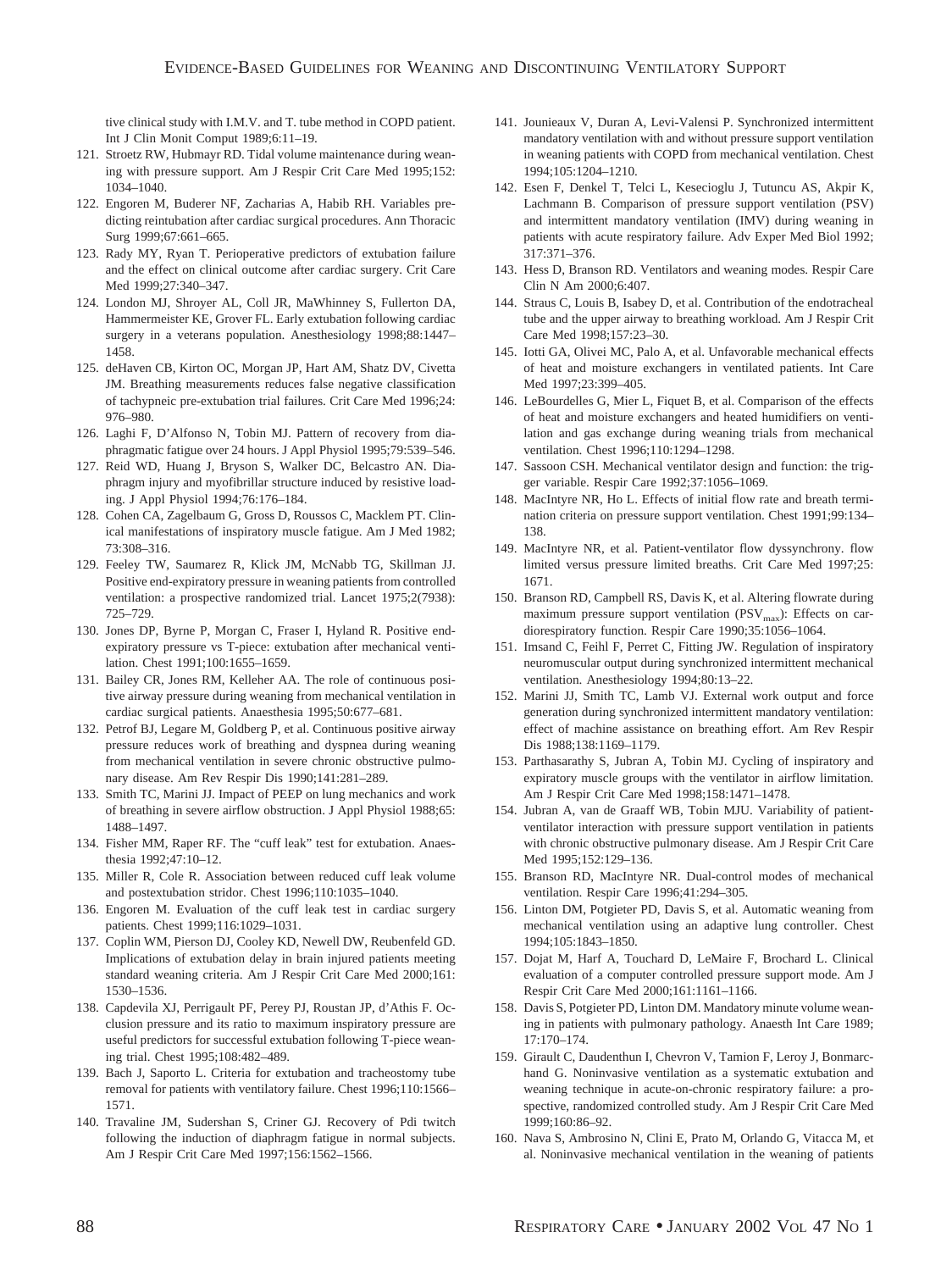with respiratory failure due to chronic obstructive pulmonary disease: a randomized, controlled trial. Ann Intern Med 1998;128: 721–728.

- 161. Cheng DC, Karski J, Peniston C, Asokumar B, Raveendran G, Carroll J, et al. Morbidity outcome in early versus conventional tracheal extubation after coronary artery bypass grafting: a prospective randomized controlled trial. J Thor Cardiovasc Surg 1996;112: 755–764.
- 162. Berry PD, Thomas SD, Mahon SP, Jackson M, Fox MA, Fabri B, et al. Myocardial ischaemia after coronary artery bypass grafting: early vs. late extubation. Br J Anaes 1998;80:20–25.
- 163. Michalopoulos A, Nikolaides A, Antzaka C, Deliyanni M, Smirli A, Geroulanos S, Papadimitriou L. Change in anaesthesia practice and postoperative sedation shortens ICU and hospital length of stay following coronary artery bypass surgery. Respir Med 1998;92: 1066–1070.
- 164. Silbert BS, Santamaria JD, O'Brien JL, Blyth CM, Kelly WJ, Molnar RR. Early extubation following coronary artery bypass surgery: a prospective randomized controlled trial. The Fast Track Cardiac Care Team. Chest 1998;113:1481–1488.
- 165. Engoren MC, Kraras C, Garzia F. Propofol-based versus fentanylisoflurane-based anesthesia for cardiac surgery. J Cardiothorac Vasc Anesth 1998;12:177–181.
- 166. Shackford SR, Virgilio RW, Peters RM. Early extubation versus prophylactic ventilation in the high risk patient: a comparison of postoperative management in the prevention of respiratory complications. Anesth Analg 1981;60:76–80.
- 167. Tempe D, Cooper A, Mohan JC, Nigam M, Tomar AS, Ramesh K, et al. Closed mitral valvotomy and elective ventilation in the postoperative period: effect of mild hypercarbia on right ventricular function. J Cardiothorac Vasc Anesth 1995;9:552–557.
- 168. Quasha AL, Loeber N, Freeley TW, Ullyot DH, Roizen MF. Postoperative respiratory care: a controlled trial of early and late extubation following coronary-artery bypass grafting. Anesthesiology 1980;52:135–141.
- 169. Reyes A, Vega G, Blancas R, Morato B, Moreno JL, Torrecilla C, Cereijo E. Early vs conventional extubation after cardiac surgery with cardiopulmonary bypass. Chest 1997;112:193–201.
- 170. Dumas A, Dupuis GH, Searle N, et al. Early versus late extubation after coronary artery bypass grafting: effects on cognitive function. J Cardiothorac Vasc Anesth 1999;13:130–135.
- 171. Stoller JK, Mascha EJ, Kester L, Haney DJ. Randomized controlled trial of physician-directed versus respiratory therapy consult service-directed respiratory care to adult non-ICU inpatients. Am J Respir Crit Care Med 1998;158:1068–1075.
- 172. Marelich GP, Murin S, Battistella F, Inciardi J, Vierra T, Roby M. Protocol weaning of mechanical ventilation in medical and surgical patients by respiratory therapists and nurses: effect on weaning time and incidence of ventilator-associated pneumonia. Chest 2000;118: 459–467.
- 173. Brook AD, Ahrens TS, Schaiff R, et al. Effect of a nursing-implemented sedation protocol on the duration of mechanical ventilation. Crit Care Med 1999;27(12):2609–2615.
- 174. Kress JP, Pohlman AS, O'Connor ME, Hall JB. Daily interruption of sedative infusions in critically ill patients undergoing mechanical ventilation. N Engl J Med. 2000;342:1471–1477.
- 175. Ely EW, Namen AM, Tatter S, Lucia MA, Smith AC, Landry S, et al. Impact of a ventilator weaning protocol in neurosurgical patients: a randomized, controlled trial (abstract). Am J Respir Crit Care Med 1999;159:A371.
- 176. Collin GR, Atkinson N, Furrow K, Trenis T, Keeley RC, Sedovy JD, et al. Decreasing the duration of mechanical ventilation through

the use of a ventilation management protocol (abstract). Crit Care Med 1999;27:A110.

- 177. Ely EW, Bennett PA, Bowton DL, Murphy SM, Haponik EF. Large scale implementation of a respiratory therapist-driven protocol for ventilator weaning. Am J Respir Crit Care Med 1999;159:439–446.
- 178. Fridkin SK, Pear SM, Williamson TH, Galgiani JN, Jarvis WR. The role of understaffing in central venous catheter-associated bloodstream infections. Infect Control Hosp Epidemiol 1996;17:150– 158.
- 179. Archibald LK, Manning ML, Bell LM, Banedee S, Jarvis VTR. Patient density, nurse-to-patient ratio and nosocomial infection risk in a pediatric cardiac intensive care unit. Pediatr Infect Dis 1997; 16:1046–1048.
- 180. Thorens JB, Kaelin RM, Jolliet P, Chevrolet J-C. Influence of the quality of nursing on the duration of weaning from mechanical ventilation in patients with chronic obstructive pulmonary disease. Crit Care Med 1995;23:1807–1815.
- 181. Plummer AL, Gracey DR. Consensus conference on artificial airways in patients receiving mechanical ventilation. Chest 1989;96: 178–184.
- 182. Stauffer JL, Olson DE, Petty TL. Complications and consequences of endotracheal intubation and tracheostomy: a prospective study of 150 critically ill adult patients. Am J Med 1981;70:65–76.
- 183. Astrachan DI, Kirchner JC, Goodwin WJJ. Prolonged intubation vs tracheostomy: complications, practical and psychological considerations. Laryngoscope 1988;98:1165–1169.
- 184. Stock MC, Woodward CG, Shapiro BA, et al. Perioperative complications of elective tracheostomy in cirtically ill patients. Crit Care Med 1986;14:861–863.
- 185. Boyd SW, Benzel EC. The role of early tracheotomy in the management of the neurosurgical patient. Laryngoscope 1992;102:559–562.
- 186. Heffner JE. Tracheotomy: indications and timing. Respir Care 1999; 44:807–815.
- 187. Heffner JE. Timing of tracheotomy in mechanically ventilated patients. Am Rev Respir Dis 1993;147:768–771.
- 188. Colice GL, Stukel TA, Dain B. Laryngeal complications of prolonged intubation. Chest 1989;96:877–884.
- 189. Whited RE. A prospective study of laryngotracheal sequelae in long-term intubation. Laryngoscope 1984;94:367–377.
- 190. Kollef MH, Levy NT, Ahrens TS, et al. The use of continuous intravenous sedation is associated with prolongation of mechanical ventilation. Chest 1998;114:541–548.
- 191. Bersten AD, Rutten AJ, Vedig AE, et al. Additional work of breathing imposed by endotracheal tubes, breathing circuits, and intensive care ventilators. Crit Care Med 1989;17:671–677.
- 192. Habib M. Physiological implications of artificial airways. Chest 1989;96:180–184.
- 193. Yung MW, Snowdon SL. Respiratory resistance of tracheostomy tubes. Arch Otolaryngol 1984;110:591–595.
- 194. Wright PE, Marini JJ, Bernard GR. In vitro versus in vivo comparison of endotracheal tube airflow resistance. Am Rev Respir Dis 1989;140:10–16.
- 195. Diehl JL, El Atrous S, Touchard D, et al. Changes in the work of breathing induced by tracheotomy in ventilator-dependent patients. Am J Respir Crit Care Med 1999;159:383–388.
- 196. Davis K, Jr, Campbell RS, Johannigman JA, et al. Changes in respiratory mechanics after tracheostomy. Arch Surg 1999;134:59–62.
- 197. Lin MC, Huang CC, Yang CT, et al. Pulmonary mechanics in patients with prolonged mechanical ventilation requiring tracheostomy. Anaesth Intensive Care 1999;27:581–585.
- 198. Rodriguez JL, Steinberg SM, Luchetti FA, et al. Early tracheostomy for primary airway management in the surgical critical care setting. Surgery 1990;108:655–659.